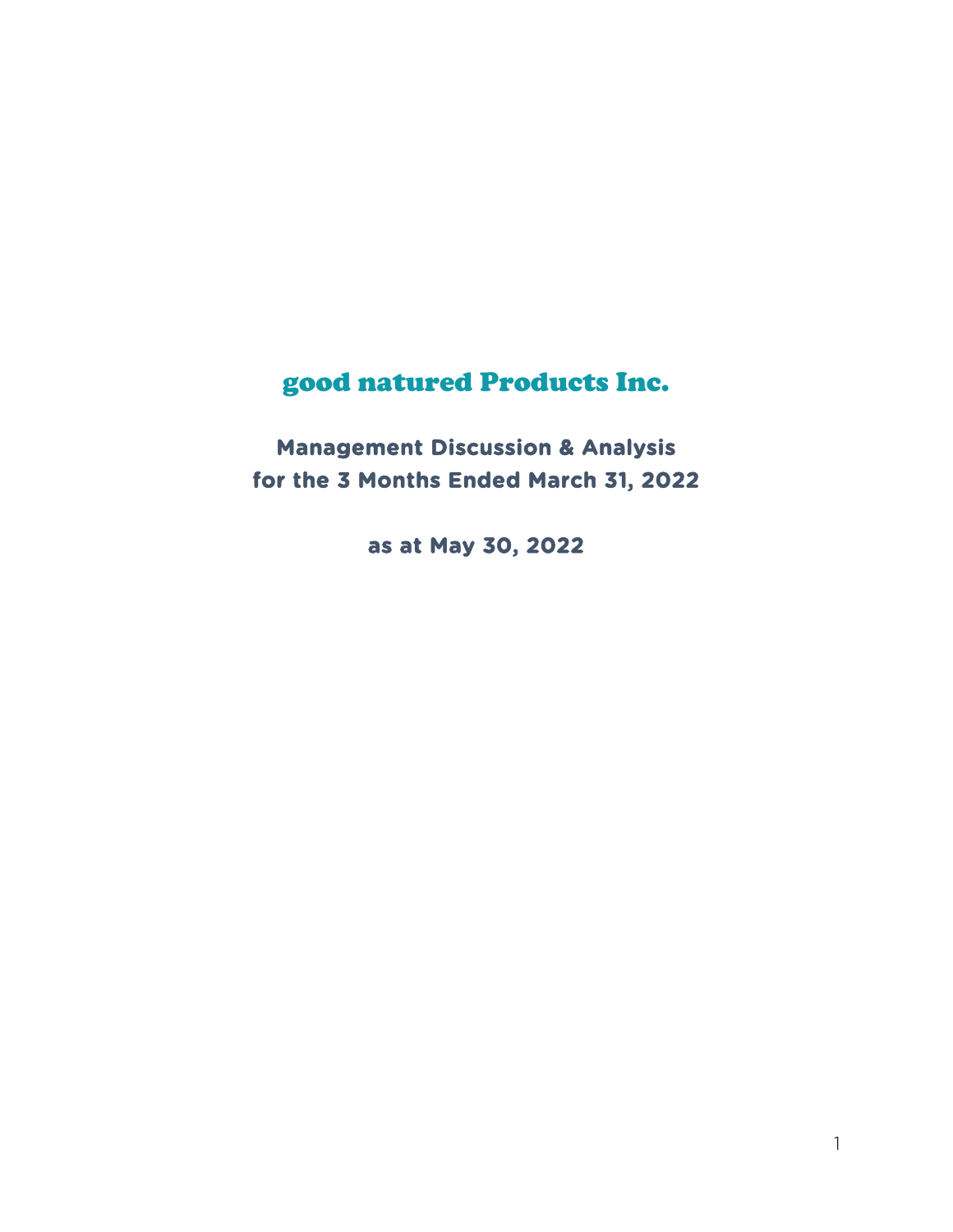## introduction

This Management's Discussion and Analysis ("MD&A") of good natured Products Inc. ("*good natured*®", "GDNP", "the Company", "management", "we", "us" or "our") is prepared as at May 30, 2022 and provides an analysis of the Company's financial results for the three months ended March 31, 2022. The following information should be read in conjunction with the Company's amended and restated audited consolidated annual financial statements and related notes for the years ended, December 31, 2021 and 2020 ("**FY2021**" and "**FY2020**", respectively), as well as the unaudited interim condensed consolidated financial statements for the 3 months ended March 31, 2022 ("**Q1 2022**").

*Unless otherwise indicated, all financial data in the MD&A was prepared with International Financial Reporting Standards ("IFRS") and all dollar figures are in thousands of Canadian dollars.* This MD&A uses financial measures that are not defined by IFRS. Please refer to the section entitled "*Non-IFRS Financial Measures*" for a complete description of these measures.

#### cautionary note regarding forward-looking statements

Certain statements in this MD&A that are not based on historical facts constitute forward-looking information, as defined in securities laws. Forward-looking information is not a promise or guarantee of future performance but is only a prediction that relates to future events, conditions or circumstances or the Company's future results, performance, achievements or developments and is subject to substantial known and unknown risks, assumptions, uncertainties and other factors that could cause the Company's actual results, performance, achievements or developments in its business or industry to differ materially from those expressed, anticipated or implied by such forward-looking information.

Forward-looking statements in this MD&A include all disclosure regarding possible events, conditions, circumstances, or results of operations that are based on assumptions about future economic conditions, courses of action and other future events. Readers are cautioned not to place undue reliance upon any such forward-looking statements, which speak only as of the date they are made. These forward-looking statements appear in a number of different places in this MD&A and can be identified by words such as "may", "estimates",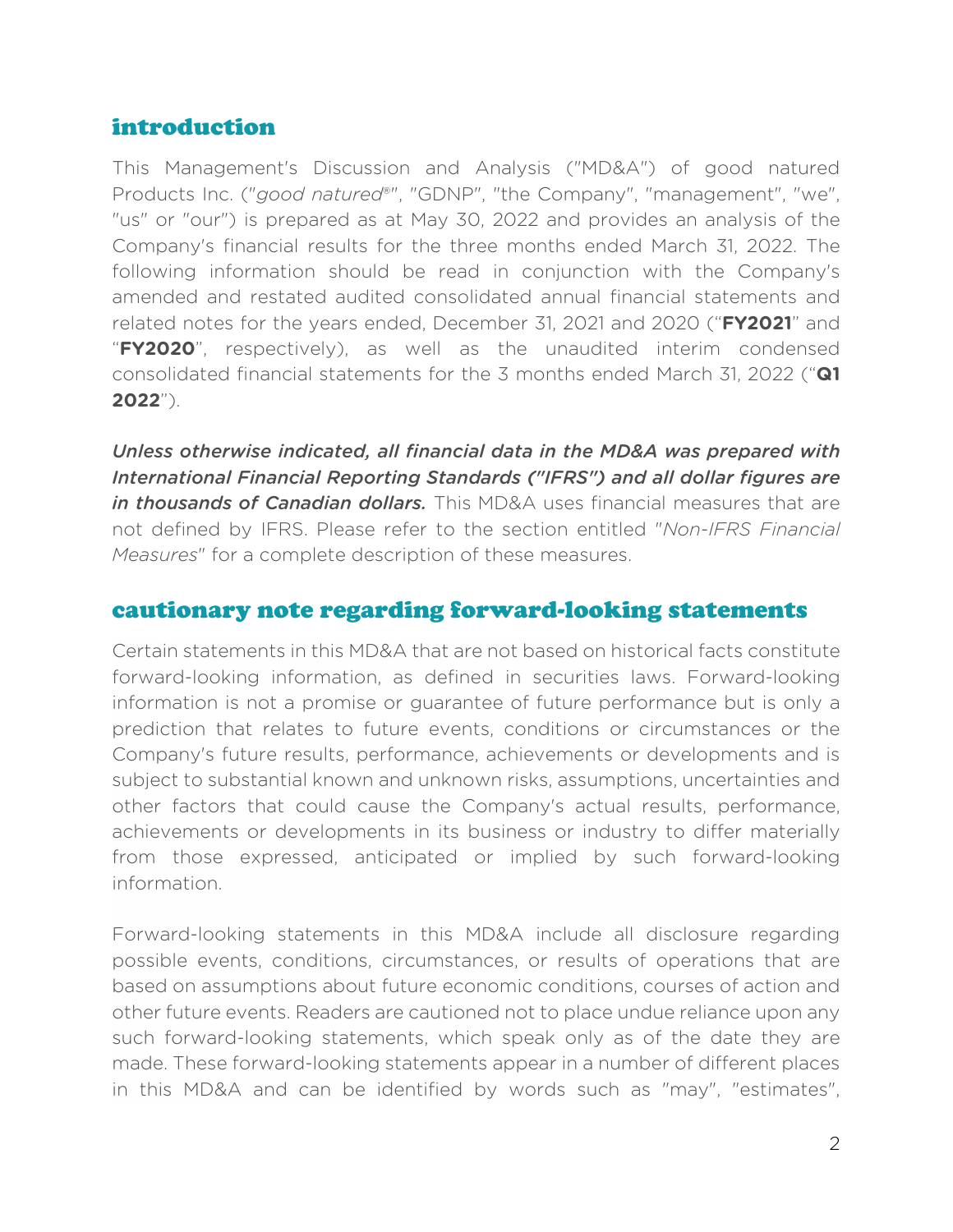"projects", "expects", "intends", "believes", "plans", "anticipates", "continue", "growing", "expanding", or their negatives or other comparable words. Forwardlooking statements include statements regarding the outlook for the Company's future operations, plans and timing for the introduction or enhancement of its services and products, statements concerning strategies or developments, statements about future market conditions, supply conditions, end customer demand conditions, channel inventory and sell through, revenue, gross margin, variable gross margins, operating expenses, profits, forecasts of future costs and expenditures, and other expectations, intentions and plans that are not historical fact. The forward-looking statements in this MD&A are based on certain factors and assumptions regarding expected growth, results of operations, performance and business prospects and opportunities. Specifically, management has assumed that the Company's performance will meet management's internal projections. While management considers these assumptions to be reasonable based on information currently available, such information may prove to be incorrect. There are many risk factors and uncertainties that may affect the Company's actual results, performance, achievements, or developments. Consequently, all forward-looking statements in this report are qualified by this cautionary statement and the Company cannot assure investors that actual results, performance, achievements, or developments that the Company anticipates will be realized. Forward-looking statements are based on management's current plans, estimates, projections, beliefs and opinions and the Company does not undertake any obligation to update forward-looking statements should the assumptions related to these plans, estimates, projections, beliefs, and opinions change, except as required by law.

#### non-IFRS financial measures

This MD&A makes reference to certain non-IFRS measures. These measures are not recognized measures under IFRS and do not have a standardized meaning prescribed by IFRS and are therefore unlikely to be comparable to similar measures presented by other companies. Rather, these measures are provided as additional information to complement those IFRS measures by providing further understanding of the Company's results of operations from management's perspective. Accordingly, these measures should not be considered in isolation nor as a substitute for analysis of our financial information reported under IFRS. These non-IFRS measures are used to provide investors with supplemental measures of our operating performance and thus highlight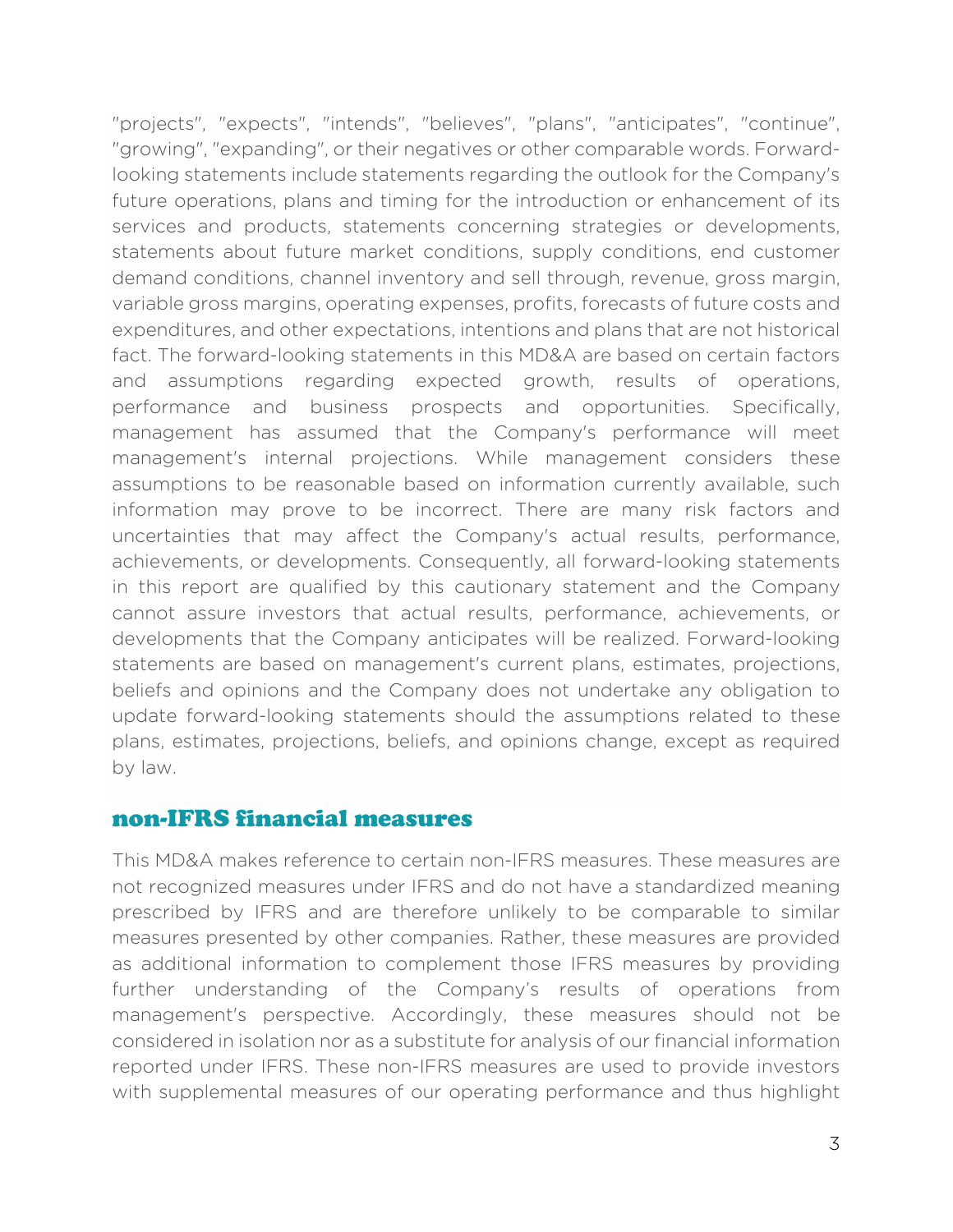trends in our core business that may not otherwise be apparent when relying solely on IFRS measures.

The Company relies on the following non-IFRS measures in this MD&A:

# **Adjusted EBITDA**

The Company employs Adjusted EBITDA internally to measure its operating and financial performance and to assist in business decision making. The Company believes that, in addition to conventional measures prepared in accordance with IFRS, certain investors and other stakeholders also use this non-IFRS measure as information to evaluate the Company's operating and financial performance. Adjusted EBITDA provides an indication of the Company's continuing capacity to generate income from operations before considering the Company's financing decisions, share compensation, costs of amortizing capital assets and other significant or unusual items. Accordingly, adjusted EBITDA comprises net income (loss) excluding financing costs, foreign exchange gains or losses, share compensation, amortization and depreciation, asset impairment, gains or losses on loans, acquisition related costs, selling, general and administrative ("**SG&A**") costs tied to acquisition activities, restructuring, one-time charges, operational process engineering-related consultancy costs, asset impairment, and income taxes. With the Company being keenly focused on revenue growth, Adjusted EBITDA provides management a valuable, normalized metric for the evaluation of ongoing operating performance, strategic decisions, and future operating plans.

## **Variable Gross Margin & Variable Gross Profit**

Variable Gross Margin ("**VGM**") and Variable Gross Profit ("**VGP**") are non-IFRS measures of the Company's product margin and profit contribution without fixed factory overhead. Management believes that VGM and VGP provide deeper insight into normalized product margins and profit related to variable material input costs, inbound freight and labour costs associated with producing the goods being sold. VGM and VGP also reflect contribution absent of fluctuations due to changes in volumes from factors such as mix of insourced versus outsourced manufacturing to respond to specific customer requirements for multiple-facility production, depreciation from facility capital investments and the addition of manufacturing facility acquisitions with factory overhead charges.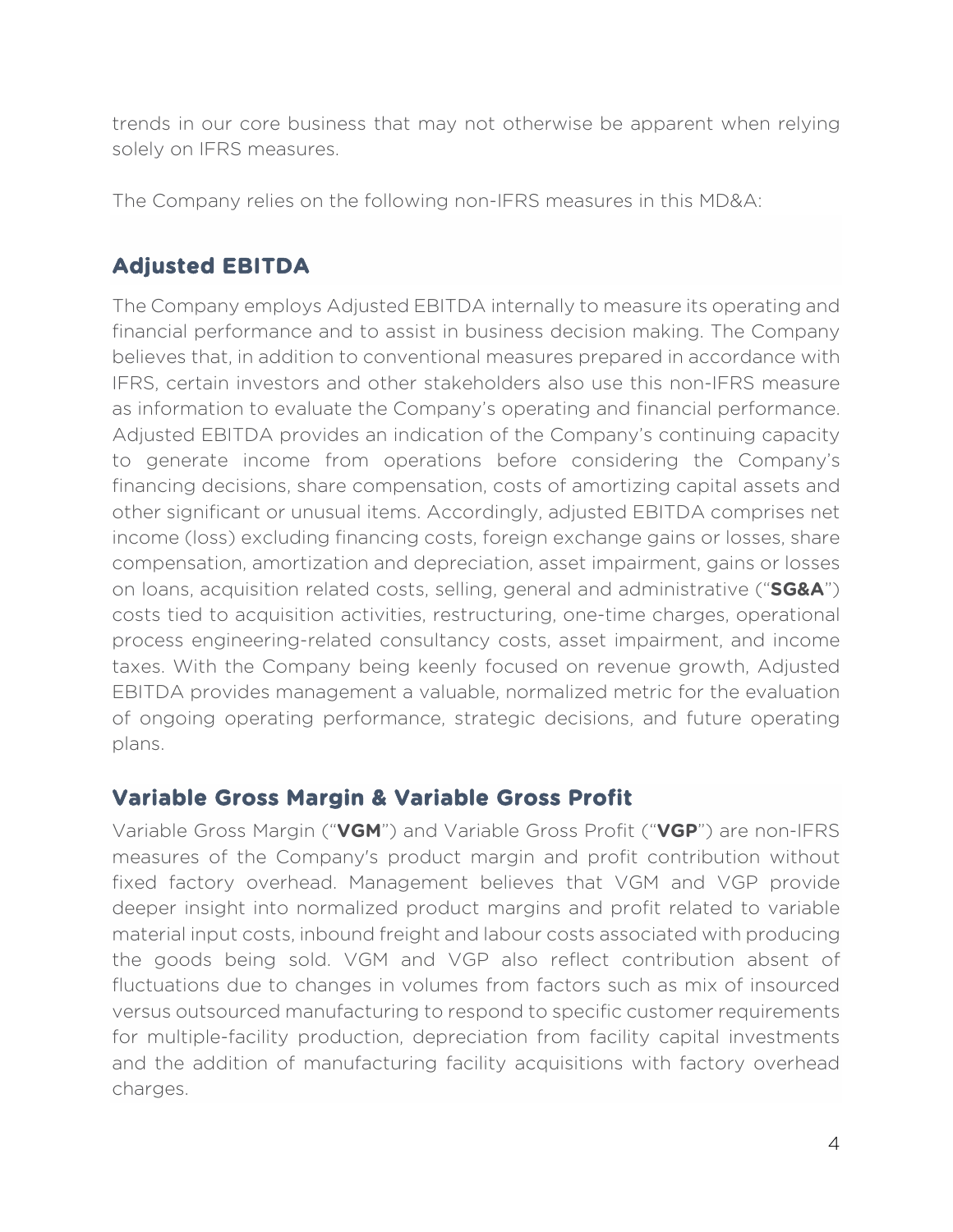## **SG&A Excluding Acquisition Costs and One-Time Charges**

SG&A Excluding Acquisition and One Time Charges is a non-IFRS measure that management believes allows for a more accurate evaluation of the Company's ongoing SG&A costs to support its operations by disregarding one-time and/or periodic expenses associated with the execution of the Company's growththrough-acquisition strategy.

#### **Net Working Capital Excluding Current Portion of Long-Term Debt**

Net working capital excluding current portion of long-term debt is a non-IFRS measure that management has included as another metric to evaluate the Company's net working capital position. As discussed in "Recent Developments", the Company filed amended and restated audited annual financial statements for the years ended December 31, 2021 ("**FY2021**") and December 31, 2020 ("**FY2020**") as a result of a breach of the covenant under its Senior Credit Facility resulting in a reclassification of \$36,631 in long-term debt into current liabilities. The Company and its primary lender are in discussions to remediate this matter; these discussions are ongoing. This measure should provide the readers better insight, and comparability between reporting periods on the Company's net working capital position, without consideration of the reclassification of the current portion of long-term debt as a result of the covenant breach. See discussion in "Recent Developments" for further details.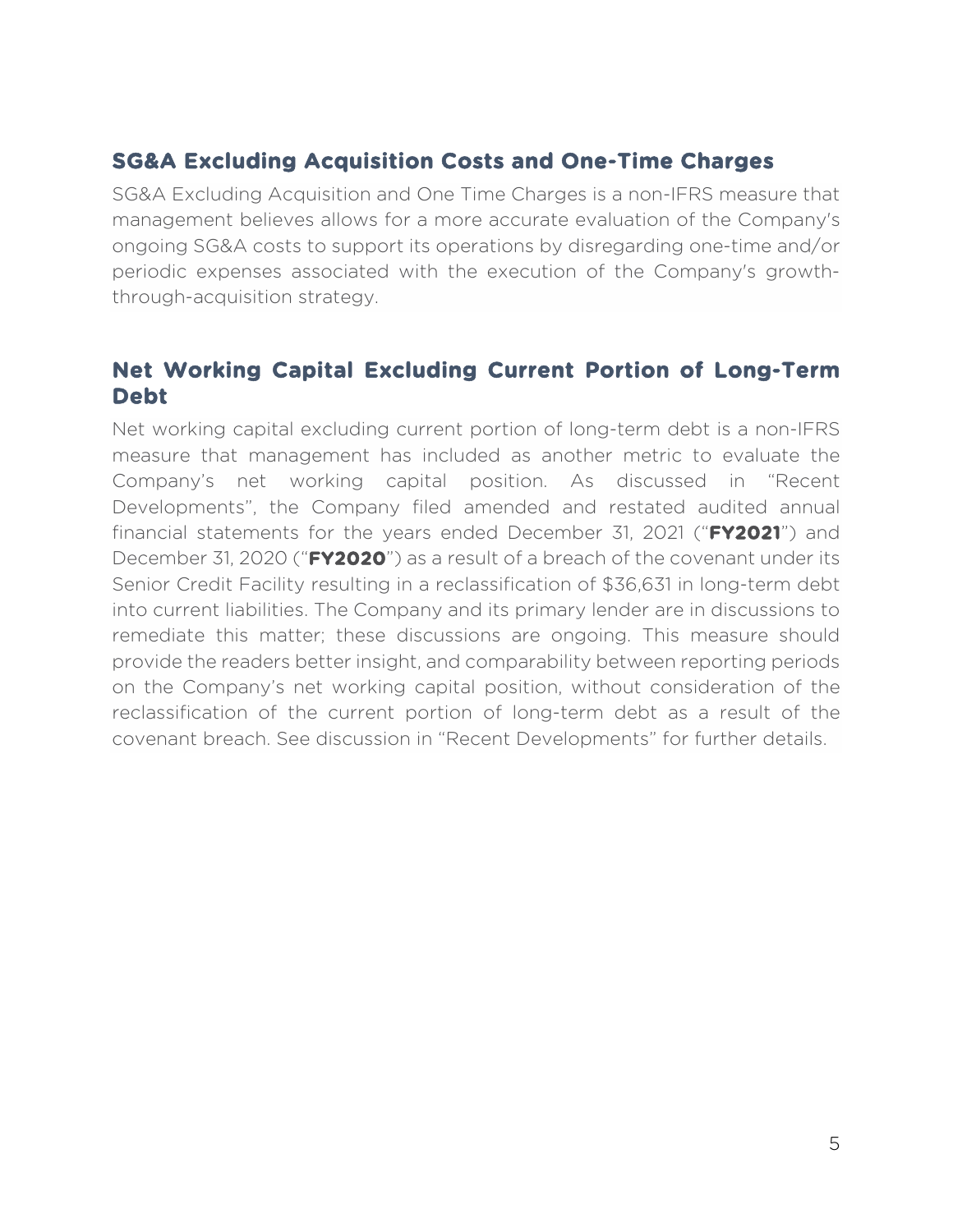#### company overview

*good natured*® is passionately pursuing its goal of becoming North America's leading earth-friendly product company by offering the broadest assortment of plant-based products made all, or in part, from rapidly renewable resources instead of fossil fuels. The Company is focused on making it easy and affordable for business owners and consumers to shift away from petroleum to *better everyday products*® that use more renewable materials, less fossil fuel, and no chemicals of concern.

*good natured*® offers over 400 products and services through wholesale, direct to business, and retail channels. From plant-based home organization products to certified compostable food containers, bio-based industrial supplies and medical packaging, the Company is focused on making plant-based products more readily accessible for people to create meaningful environmental and social impact.

The Company's customer base includes retailers, food producers, food packers, consumer product companies, restaurants, packaging manufacturers and other industrial processors across three key market segments – National, Regional and Small Business – all of which are supported by a combination of inside and outside sales teams. The Company also offers direct purchasing through Amazon and its own e-commerce platform in the U.S. and Canada.

*good natured*® carries on business across five business groups: General Merchandise, Packaging, Industrial, Commercial Supplies, and Services. *good natured*® offers consumers, business owners and operators plant-based alternatives to everyday petroleum-based products that are being used in homes and businesses. The Company's operations are location in the United States and Canada, with 100% of revenue generated in North America. The Company is listed on the TSX Venture Exchange under the symbol "GDNP" and on the OTCQX Best Market under the symbol "GDNPF".

#### growth strategy

The Company aims to become North America's leading earth-friendly product company. In order to maximize the positive environmental impact, *good natured*® aims to offer the widest possible assortment of plant-based products made all or in part from rapidly renewable resources instead of fossil fuels. These products are marketed to a range of customer segments to deliver a diversified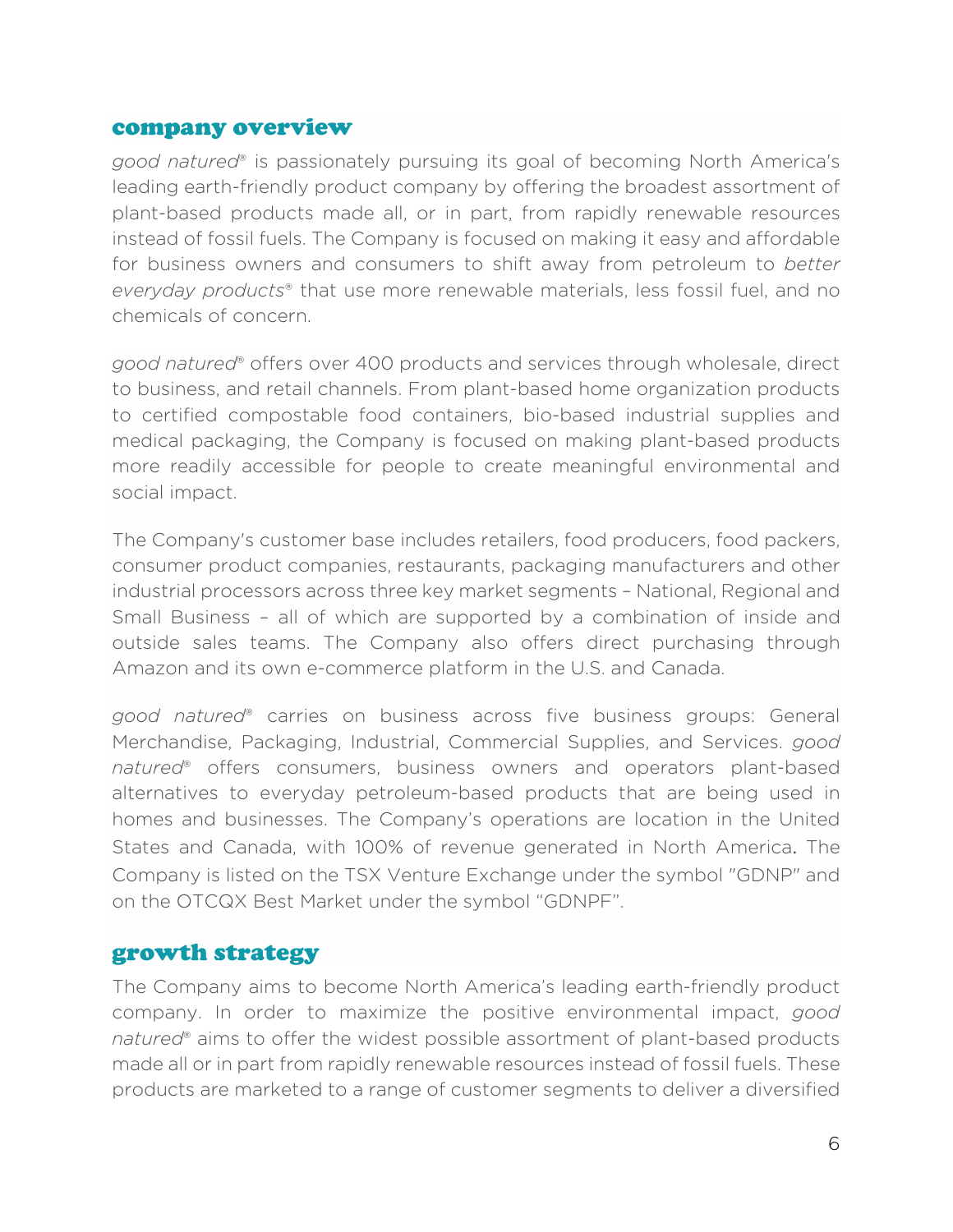revenue and margin mix that de-risks the business. The Company also aims to gain the highest share of each customer's total spend on sustainable products to drive a strong recurring revenue model and enhanced customer loyalty.

The Company strives to achieve its growth objectives through a two-pronged approach:

- 1. Organic growth that is driven by a "land and expand" sales strategy that includes:
	- a. acquiring new customers through direct-to-business and direct-toconsumer customer selling;
	- b. cross selling additional products into the existing customer base; and
	- c. adding new sustainable product offerings that are relevant and complementary to the Company's most valuable customer segments.
- 2. Acquisitions focused on businesses that meet a combination of the following criteria:
	- a. diverse customer base;
	- b. large range of product offerings;
	- c. product offerings that expand addressable market or product categories;
	- d. new sustainable materials, manufacturing or business development technology;
	- e. cross selling opportunities to both parties' existing customer bases;
	- f. expansion into new market and/or geographies; and
	- g. strong supply chain capabilities and positive Adjusted EBITDA..

The Company's targeted acquisitions may currently offer petroleum-based products that can be reformulated and re-launched using plant-based materials, or the business may have commercially ready plant-based products that can immediately enhance the *good natured*® product assortment.

If the acquired business produces a petroleum-based product assortment, the Company will plan to convert the petroleum-based products and customers to plant-based alternatives within approximately 18 months of the closing of the acquisition. The length of time to complete the conversion to plant-based materials will be primarily dependent on, but not limited to, the following factors: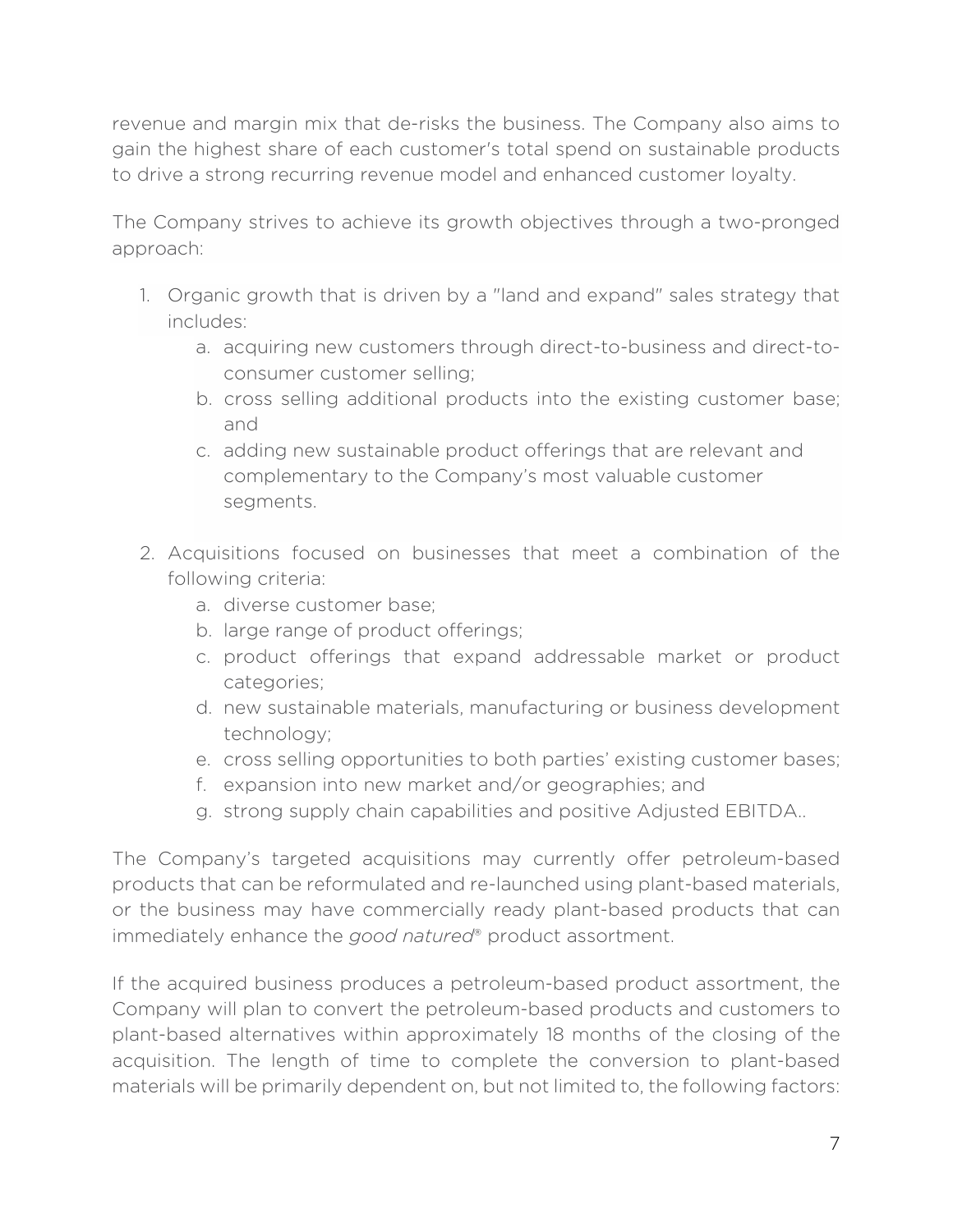- 1. the speed at which the Company can access and procure the required plant-based raw materials;
- 2. obligations the acquired business may have in place with its current raw materials suppliers;
- 3. existing raw material inventory levels;
- 4. seasonality or peak business periods, which may guide the optimal timing of raw material transitioning;
- 5. commercial agreements with customers of the acquired business that require the use of specific raw materials or processing methods to produce and/or certify their products; and
- 6. external supply chain disruption that may limit availability and/or delay delivery of plant-based materials.

The Company intends to divest any of the acquiree's products and/or customer accounts that cannot be successfully converted to plant-based products over time and then re-invest the proceeds from any such divestiture back into the Company. An overview of the Company's materials revenue mix can be found below under the "Discussion of Operations" section.

#### business model

The Company's business model is structured to engage a diverse mix of customers across a broad and complementary range of eco-friendly products. This is intentionally designed to maximize positive environmental impact by offering product options that are relevant to more businesses and consumers. This broad base of business also proved to be particularly relevant during the COVID-19 pandemic, providing revenue resilience and growth opportunities.

The Company acquires customers across four distinct market segments and tailors its sales and service interactions accordingly. The Company conducts the vast majority of its marketing and sales activities in North America, which includes National, Regional, Small Business and Direct-to-Consumer customers, and deploys its wide assortment of plant-based products and services across five business groups to tailor its sales and service offerings accordingly to these target segments. Sales cycles and gross margin rates will vary by market segment, target customers, business groups and individual product categories. The Company's National market segment typically has longer sales cycles and lower gross margin rates, while Direct-to-Consumer sales provide far shorter sales cycles and higher gross margin rates. Quarter over quarter, revenue mix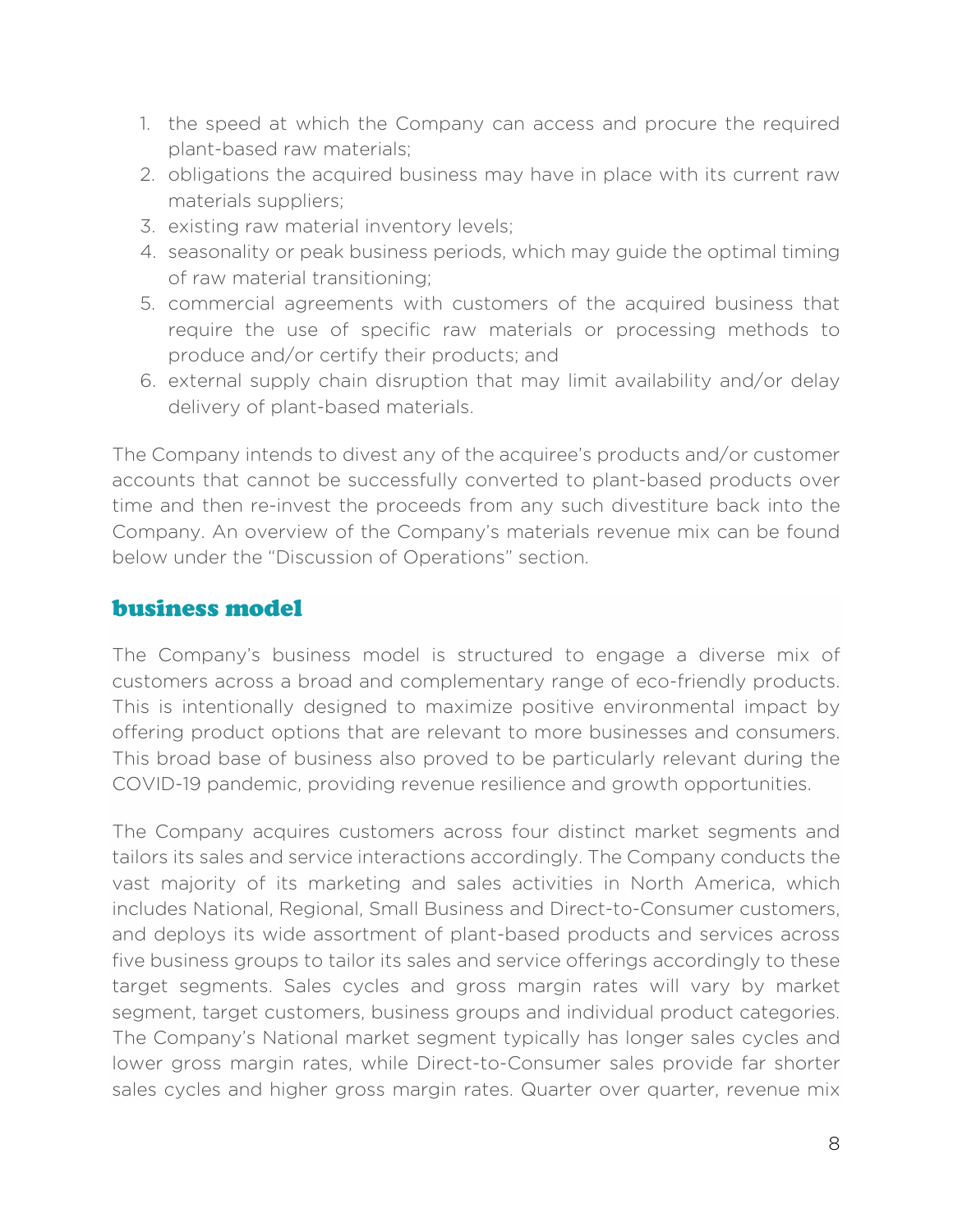by market segment, business group and product category will vary depending on actual revenue recognition and shipments in that quarter. This will contribute to short-term variation in Variable Gross Margin and gross margins rates in each financial reporting period that may not be indicative of longer-term trends and the successful execution of the business model.

### recent developments

- On May 19, 2022, the Company filed amended and restated audited annual financial statements for the years ended December 31, 2021 and December 31, 2020 as a result of the breach of the fixed charge coverage ratio covenant with its primary lender. This resulted in a reclassification of \$36.6 million in long-term debt into current liabilities as the Company lost the unconditional right to defer the settlement of such debts. The Company and its primary lender remain in discussions to remediate the matter. As a result of the assessment, management concluded the going concern basis of accounting is appropriate, however there are material uncertainties that may cast significant doubt upon the Company's ability to continue as a going concern. See further discussions in the "Liquidity" section
- On May 17, 2022, the Company announced a non-brokered private placement offering of up to 15,000,000 special warrants of the Company at a price of \$0.40 per special warrant for aggregate gross proceeds of up to \$6.0 million.
- On May 12, 2022, the Company announced that it had terminated its previously announced bought deal offering of units while it continued discussions with its primary lender, who asserted the Company had not met its FCCR covenant under the senior credit agreement dated October 28, 2021 between the Company and its primary lender.
- On May 4, 2022, the Company announced that, through a wholly owned subsidiary, it had entered into a definitive asset purchase agreement to acquire all of the business and operating assets of FormTex Plastics Corporation ("FormTex"), a manufacturer of highquality custom plastic packaging headquartered in Houston, Texas, for cash consideration of US\$4.8 million.

For additional information please refer to the Company's AIF, dated May 2, 2022, available on the Company's SEDAR profile at www.sedar.com as well as on the Company's investor website at investor.goodnaturedproducts.com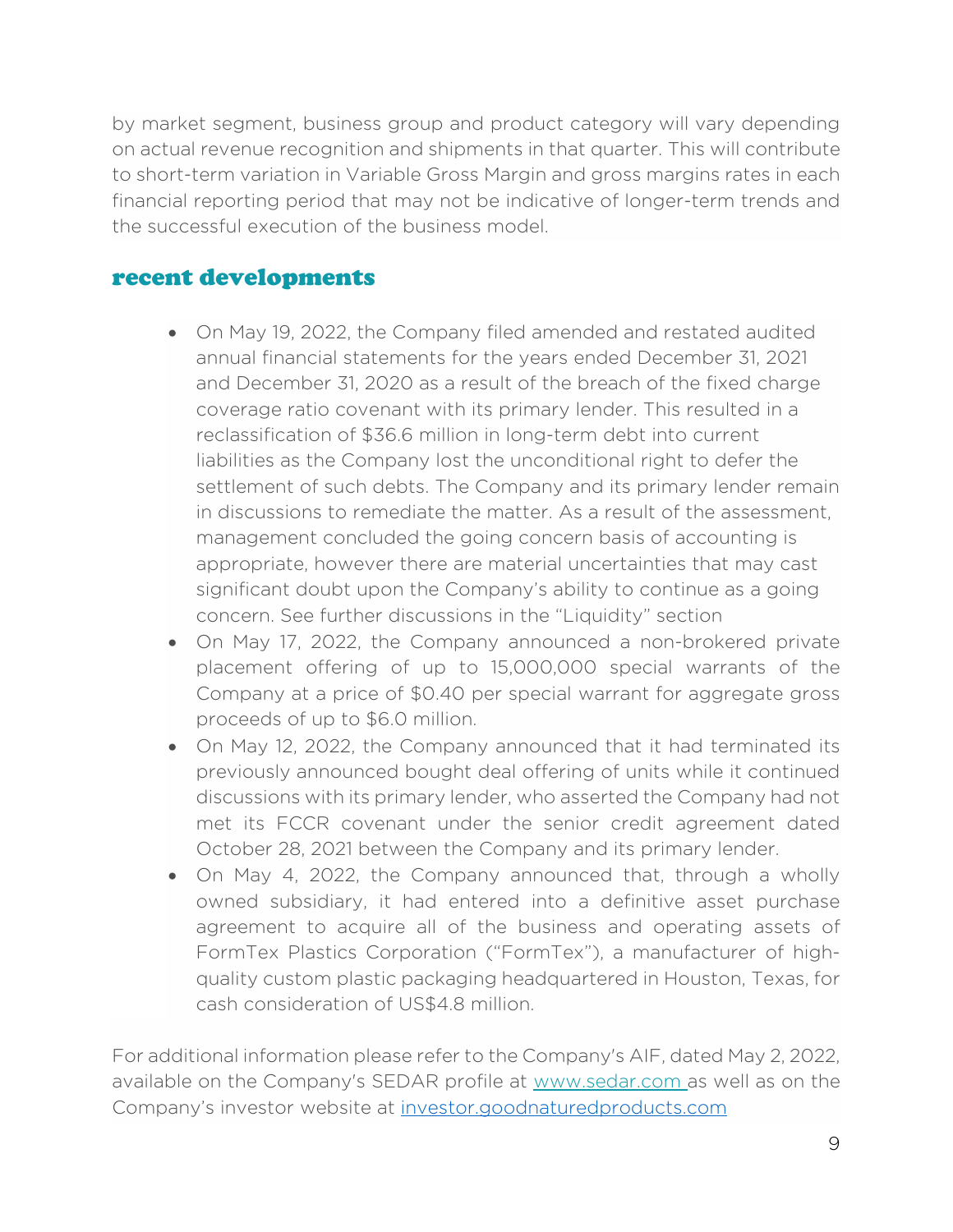# COVID-19 pandemic update

The Company has continued to operate all of its North American facilities during the COVID-19 pandemic. The Company continues to reinforce governmentmandated measures implemented to mitigate health risks to employees, business partners and communities where the Company operates and prevent disruptions. These measures continue to evolve and have included rigorous hygiene and cleaning practices, physical distancing policies, return-to-work health monitoring and testing protocols, business travel restrictions, and phased workplace reintegration of office employees.

To date, the Company has not experienced a material disruption to operations as a result of the COVID-19 pandemic. While there have been ongoing impacts to supply chain, timing of production and new product launches, the Company was able to generate strong revenue growth in 2021 and in Q1 2022. The impact of the ongoing COVID-19 pandemic on the demand for the Company's products, as well as on the Company's operations and those of its suppliers and customers, remains uncertain and cannot currently be predicted. The COVID-19 pandemic and the varying actions taken by government authorities and other businesses to reduce the spread could still directly or indirectly disrupt the Company's operations and/or those of its suppliers or customers, which in turn could adversely impact the business, financial position, results of operations and cash flow of the Company.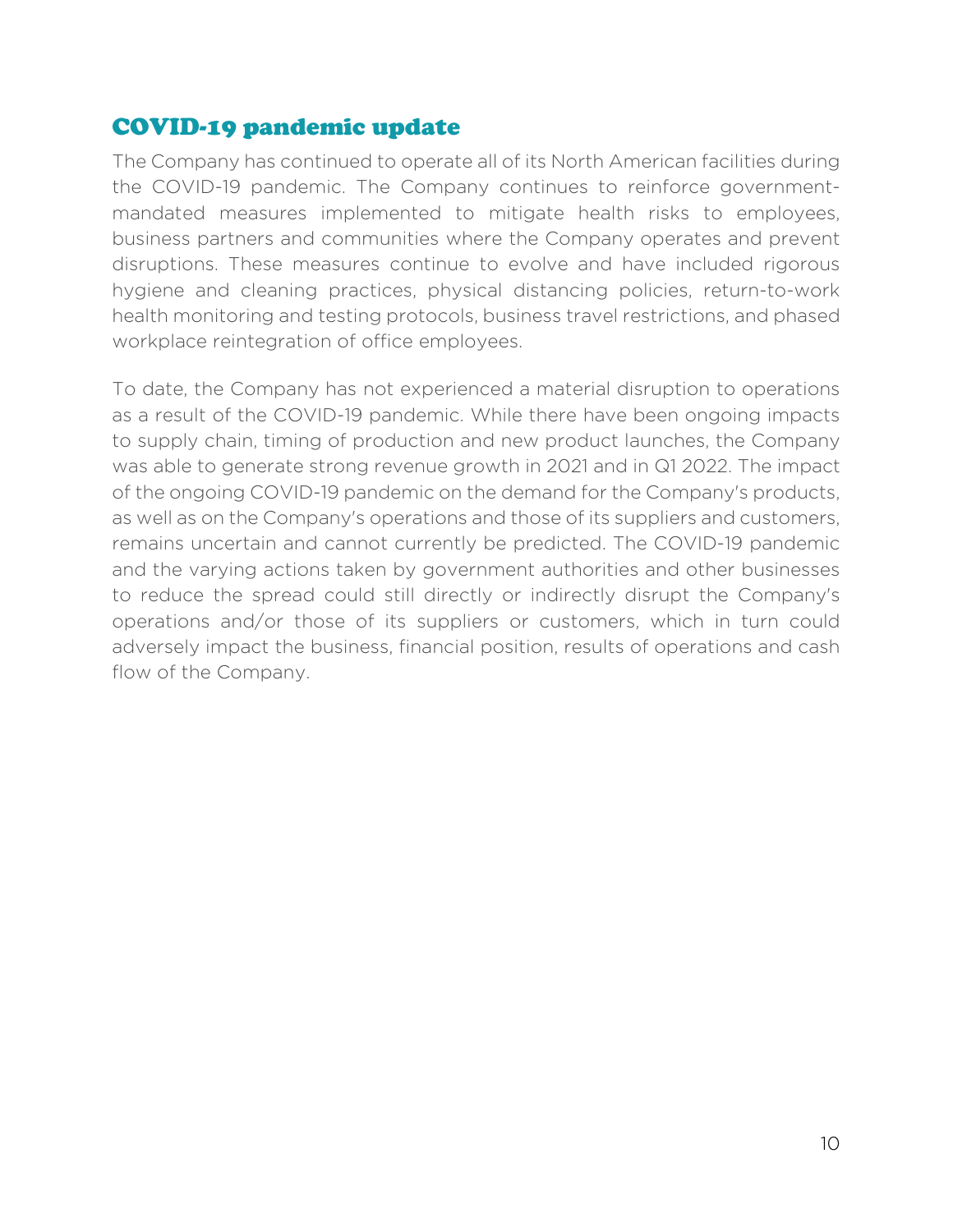## overall performance

## **Selected Financial Information**

The following tables summarize certain financial data from the financial statements of the Company for the interim period ended March 31, 2022.

|                                            |                | 3 months ended March 31 |               |         |  |
|--------------------------------------------|----------------|-------------------------|---------------|---------|--|
|                                            |                | 2022                    |               | 2021    |  |
| Revenue                                    | $\mathfrak{S}$ | $25,936$ \$             |               | 7,900   |  |
| Adjusted EBITDA (loss) <sup>1</sup>        | $\mathfrak{S}$ | 1.157                   | $\mathcal{F}$ | 155     |  |
| Net loss                                   | $\mathfrak{D}$ | (1,592)                 | $\mathcal{S}$ | (1,903) |  |
| Basic and diluted loss per<br>common share | \$             | $(0.01)$ \$             |               | (0.01)  |  |
| See "non-IFRS Financial Measures" above.   |                |                         |               |         |  |

|                           | Mar 31<br>2022 |                | 3 months ending<br>Dec 31<br>2021 |                | Mar 31<br>2021 |
|---------------------------|----------------|----------------|-----------------------------------|----------------|----------------|
| Assets                    | \$<br>96,821   | $\mathfrak{D}$ | 90,529                            | $\mathfrak{S}$ | 72,469         |
| Liabilities               | \$<br>76,624   | \$             | 69,437                            | \$             | 45,411         |
| Asset to liability ratio  | \$<br>1.26     | $\mathfrak{D}$ | 1.30                              | $\mathcal{L}$  | 1.59           |
| Cash and cash equivalents | \$<br>12.374   | $\mathfrak{D}$ | 10,655                            | $\mathcal{L}$  | 25,113         |
| Net working capital       | \$<br>(18,667) | \$             | (16, 013)                         | \$             | 24.629         |

## **Selected Financial & Operational Highlights**

The following are selected financial and operational highlights for the three months ended March 31, 2022:

- Achieved record quarterly revenue of \$25,936 for Q1 2022 as compared to \$7,900 for the three months ended March 31, 2021 ("**Q1 2021**"), an increase of 228%.
- Maintained an active B2B customer base of over 1200 customers at March 31, 2022 compared to 600 at March 31, 2021, a year-over-year increase of over 100%.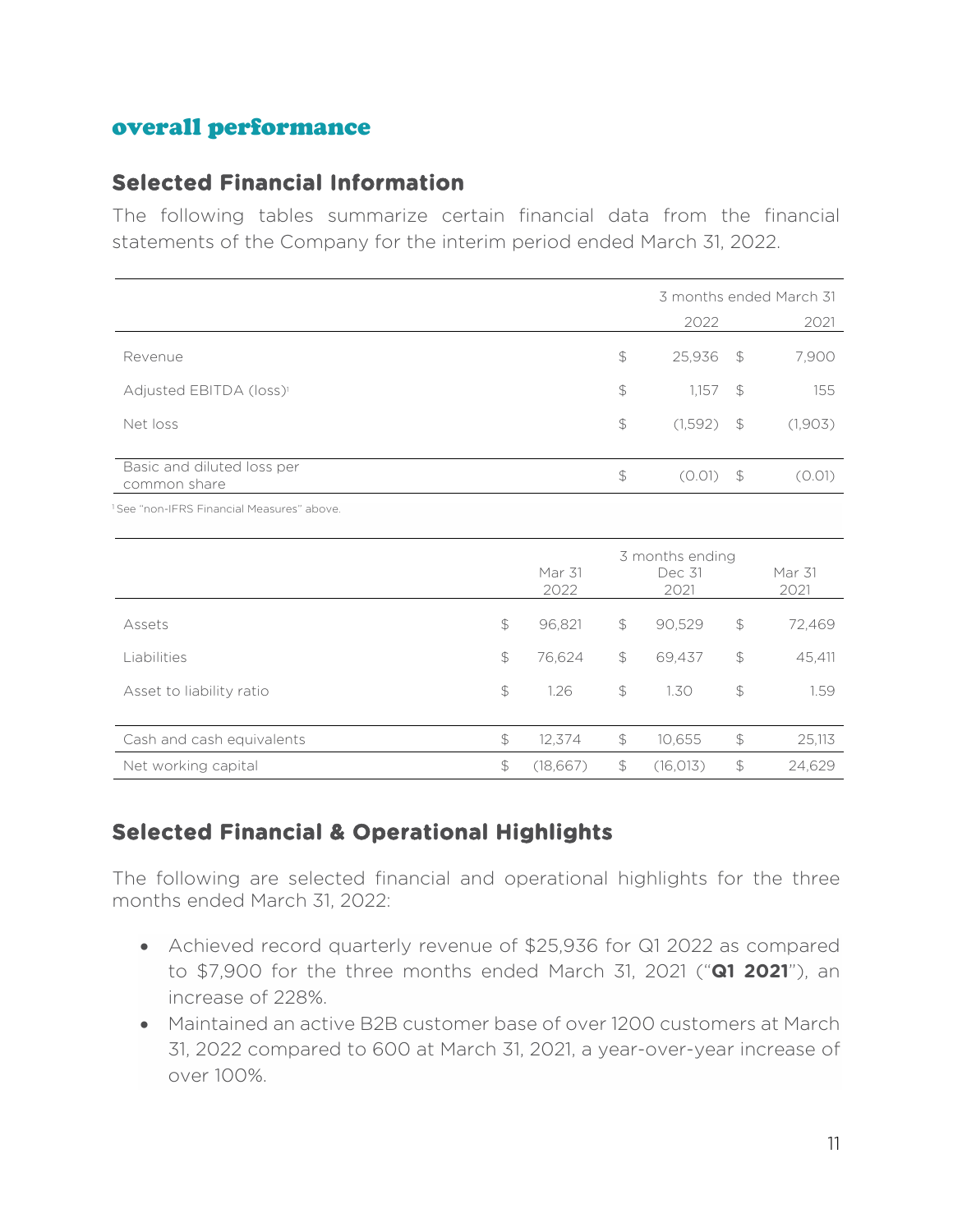- Generated Variable Gross Margin of 32% for Q1 2022 compared to 41% for Q1 2021, a decrease of 900 basis points. Gross margin was 26% for Q1 2022 compared to 35% for Q1 2021. The reduction in Variable Gross Margin and gross margin was driven by a higher level of revenue contribution from the National market segment and Industrial business group, largely driven by the recent acquisition of Ex-Tech Plastics Inc. ("Ex-Tech" see "Key Acquisitions" for more details). Fluctuations in the percentage of insourced manufacturing versus outsourced manufacturing to meet production demand was also a contributing factor.
- Achieved Adjusted EBITDA for Q1 2022 of \$1,157 compared to \$155 for Q1 2021, an improvement of 646%.
- As a percent of revenue, SG&A declined to 15% for Q1 2022 compared to 22% in Q1 2021.
- Fulfilment and logistics as a percent of revenues declined to 9% for Q1 2022 compared to 15% in Q1 2021.
- Assets increased to \$96,821 as at March 31, 2022, compared to \$90,529 as at December 31, 2021, an increase of 6.6%. This increase can be predominantly attributed to the Company's capital investments in highspeed machinery.
- The Company's asset-to-liability ratio was 1.26 as at March 31, 2022, compared to 1.30 as at December 31, 2021.
- Cash and cash equivalents equaled \$12,374 as at March 31, 2022, compared to \$10,655 as at December 31, 2021. This increase was driven by cash provided by operations and investing activities (see "Cash Flow" section for further details).
- Net working capital (deficit) increased to \$(18,667) as at March 31, 2022, compared to (16,013) as at December 31, 2021.The net working capital deficit at the end of both periods was due to the reclassification of longterm debt to current portion of long-term debt under the Senior Credit Facility (as discussed in the "Recent Developments" and "Liquidity" sections of this MD&A). To illustrate the impact of the reclassification, net working capital excluding the current portion of long-term debt is \$23,668 as at March 31, 2022.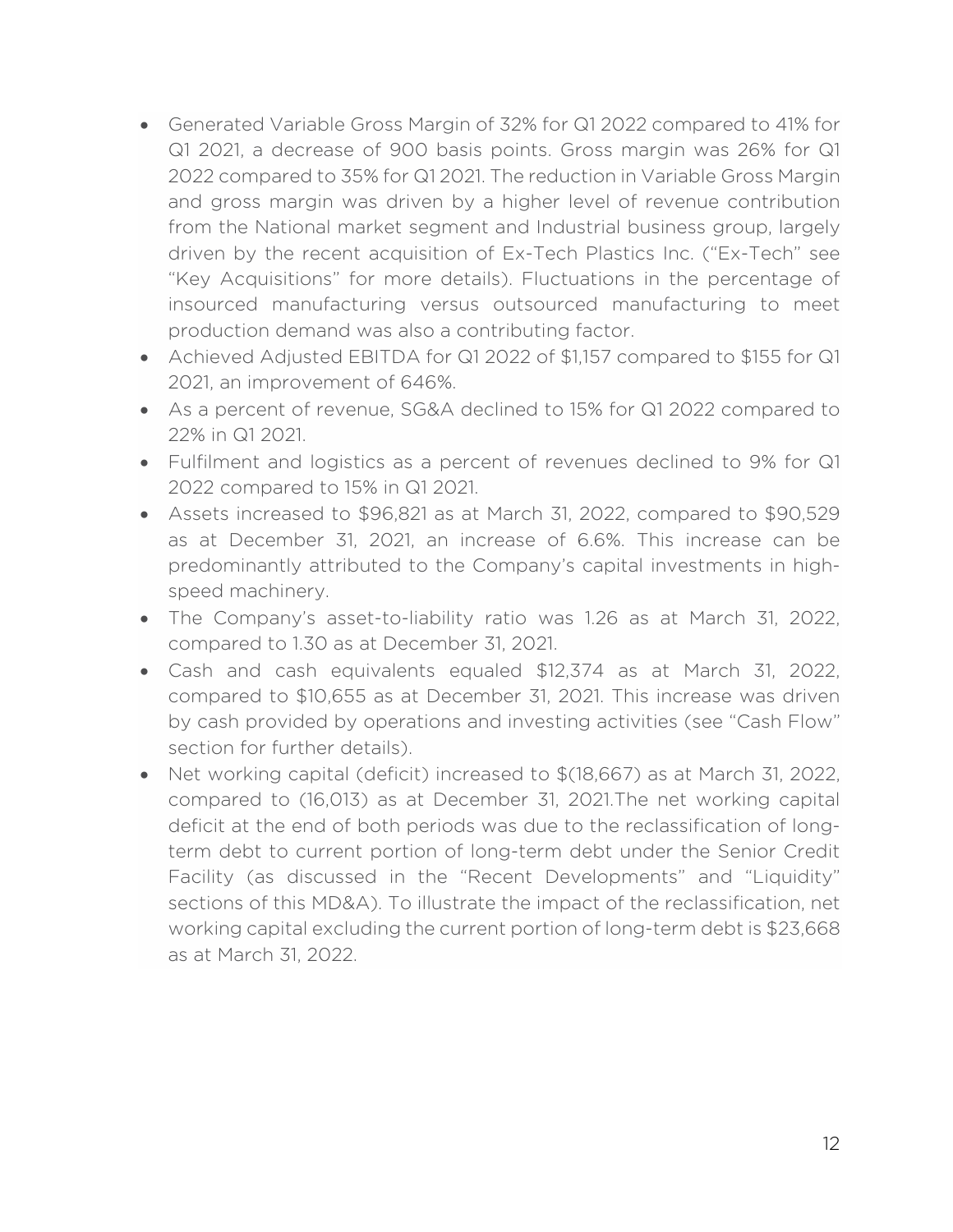# **Key Acquisitions**

In the last 12 months, the Company made the following acquisition:

On May 28, 2021, the Company completed the acquisition of all operating assets of Ex-Tech and real estate assets owned by a related company ETP Inc. for aggregate cash consideration of \$15,337. Ex-Tech is a manufacturer of high quality, rigid plastic sheets that operates seven different extrusion lines in a dedicated 75,000 square foot facility on 9.5 acres of land. Ex-Tech's 105 customers, primarily National customers located in the midwestern and southwestern United States, serve a diverse set of end markets, including retail, food, and medical packaging. The Company used \$5,875 in cash from treasury and secured the following financing to complete the acquisition and pay related integration costs: \$6,067 term loan from a Canadian financial institution and a \$3,427 mortgage with American Community Bank & Trust.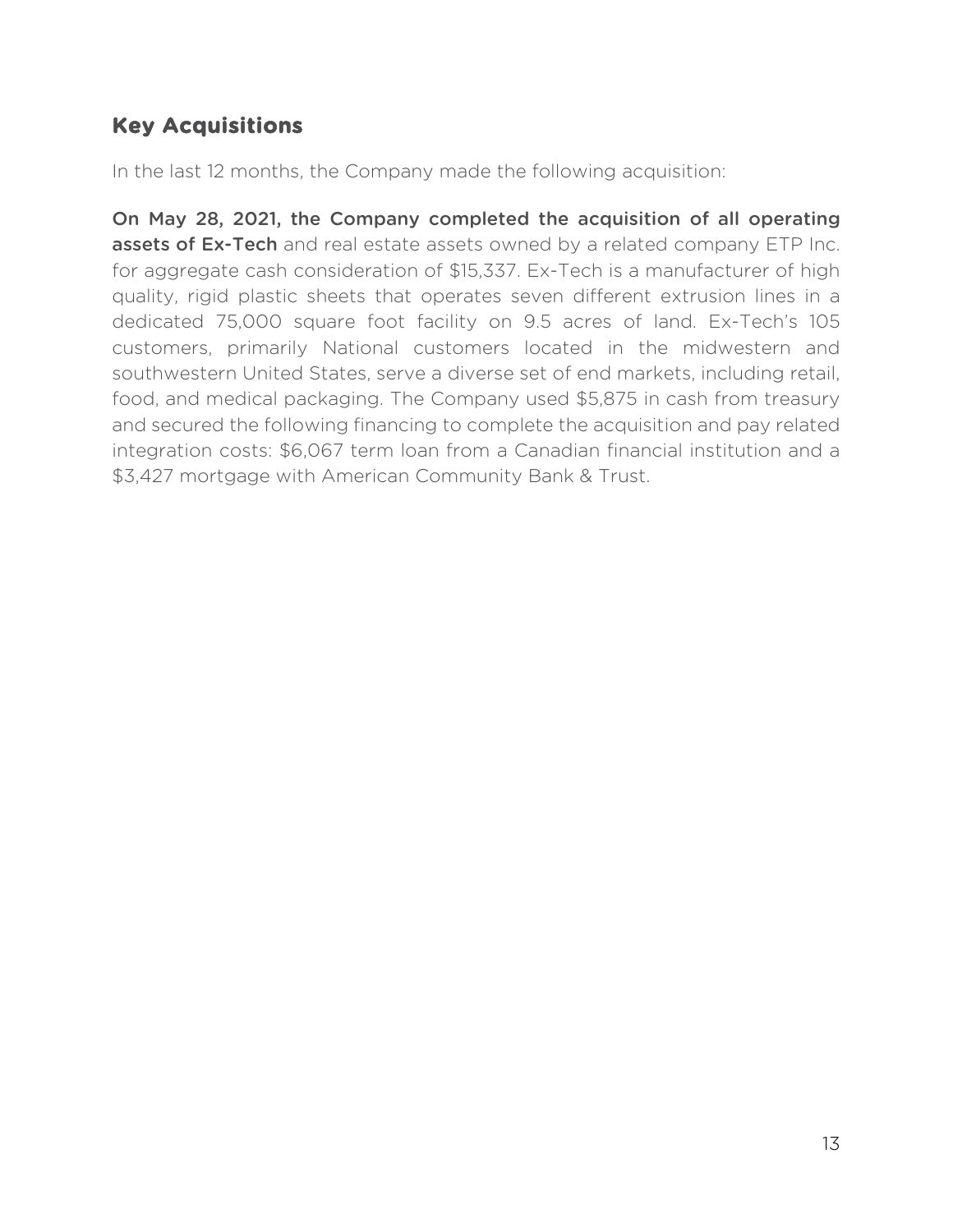# discussion of operations

The Company completed the acquisition of Ex-Tech in May 2021. The acquisition had a material impact on the comparability of the information contained in these consolidated financial statements relative to previously reported periods.

|                                                                                                        |                    |              |                           | For the 3 months ended |         |
|--------------------------------------------------------------------------------------------------------|--------------------|--------------|---------------------------|------------------------|---------|
|                                                                                                        |                    | Mar.<br>2022 |                           | Mar.<br>2021           | $+/-$   |
| Revenue                                                                                                | $\mathbf{\hat{z}}$ | 25,936       | $\overline{\mathfrak{s}}$ | 7,900                  | 228%    |
| Variable cost of product                                                                               |                    | (17, 715)    |                           | (4,678)                | 279%    |
| Variable Gross Profit <sup>1</sup>                                                                     |                    | 8,221        |                           | 3,222                  | 155%    |
| Variable Gross Margin %                                                                                |                    | 31.7%        |                           | 40.8%                  |         |
| Fixed factory overhead                                                                                 |                    | (1,587)      |                           | (135)                  | 125%    |
| Gross profit                                                                                           |                    | 6,634        |                           | 2,789                  | 138%    |
| Gross margin %                                                                                         |                    | 25.6%        |                           | 35.3%                  |         |
| Fulfilment & logistics                                                                                 |                    | (2,253)      |                           | (1,208)                | 87%     |
| Selling, general & administrative,<br>excluding acquisition costs and one<br>time charges <sup>1</sup> |                    | (3,528)      |                           | (1,561)                | 126%    |
| Share-based compensation                                                                               |                    | (601)        |                           | (270)                  | 760%    |
| Depreciation                                                                                           |                    | (671)        |                           | (236)                  | 123%    |
| Financing costs                                                                                        |                    | (975)        |                           | (1,034)                | $-6%$   |
| Exchange gain (loss)                                                                                   |                    | 26           |                           | (71)                   | $-137%$ |
| Loss on debt repayment and<br>conversion                                                               |                    |              |                           | (166)                  | $-$ %   |
| Gain on interest free loan                                                                             |                    |              |                           |                        | -%      |
| Acquisition related expenses & one<br>time charges                                                     |                    | (278)        |                           | (146)                  | 90%     |
| Deferred income taxes recovery                                                                         |                    | (54)         |                           |                        | -%      |
| Net loss for the period                                                                                | \$                 | (1, 592)     | \$                        | (1,903)                | 77%     |
| Adjusted EBITDA <sup>1</sup>                                                                           | $\updownarrow$     | 1,157        | \$                        | 155                    | 646%    |

<sup>1</sup> See "non-IFRS Financial Measures" above.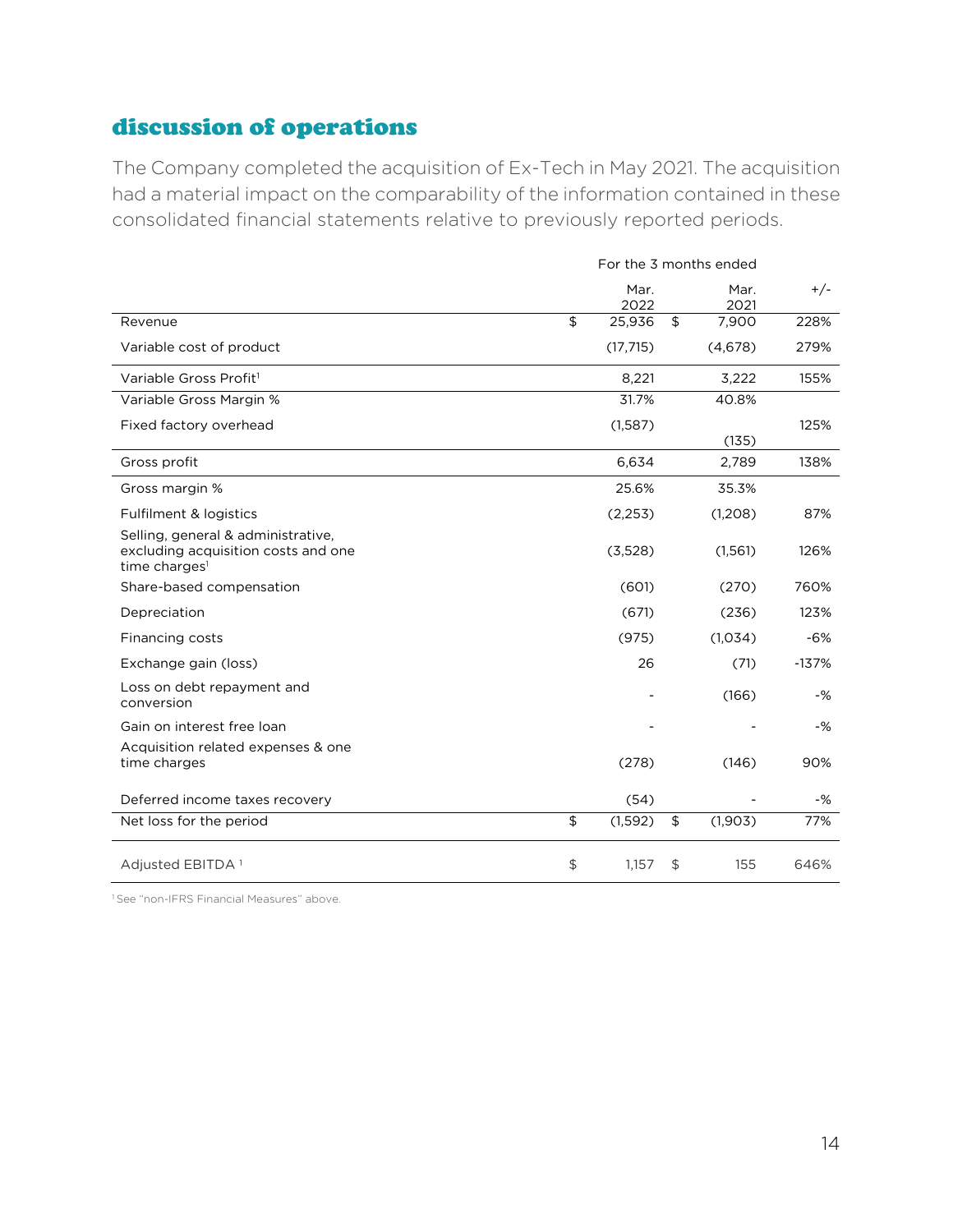#### **Revenue**

Revenue for Q1 2022 increased 228% to \$25,936, compared to \$7,900 for Q1 2021. The growth in revenue in Q1 2022 was driven by revenue from the Ex-Tech acquisition completed in May 2021, strong organic revenues driven by new customer additions which include a National US food producer announced in October 2021, and increases in average selling price per unit.

Growing consumer demand for sustainable products, increasing regulatory pressure, lifting of COVID-19 pandemic restrictions, marketplace supply chain disruptions, reshoring of manufacturing are strong macro trends for overall demand and continued growth.

## **Revenue Mix by Business Group and Geography**

The following table breaks down the percentage of the Company's revenues for each business group:

|                                         | 3 months ended March 31 |        |               |       |  |
|-----------------------------------------|-------------------------|--------|---------------|-------|--|
|                                         |                         | 2022   |               | 2021  |  |
| Revenue                                 | $\updownarrow$          | 25,936 | $\frac{1}{2}$ | 7,900 |  |
|                                         |                         |        |               |       |  |
| <b>Business Groups</b>                  |                         |        |               |       |  |
| Industrial                              |                         | 73%    |               | 69%   |  |
| Packaging (Stock & Custom)              |                         | 24%    |               | 26%   |  |
| General Merchandise                     |                         | $1\%$  |               | 3%    |  |
| <b>Commercial and Business Supplies</b> |                         | $-$ %  |               | $-$ % |  |
| Services                                |                         | 2%     |               | $1\%$ |  |
|                                         |                         |        |               |       |  |
| Revenue from the U.S.                   |                         | 90%    |               | 67%   |  |
| Revenue from Canada                     |                         | 10%    |               | 33%   |  |

For Q1 2022, revenue for the Industrial business group grew by 248%, or \$13,530 in comparison to Q1 2021. The Industrial business group contributed 73% of total revenue, compared to 69% for Q1 2021, and 77% for FY2021. The increased percentage of revenue from the Industrial business group in Q1 2022, as compared to Q1 2021, was driven by the completion of the Ex-Tech acquisition in May 2021 and an increase in average selling price for the Company's Industrial products.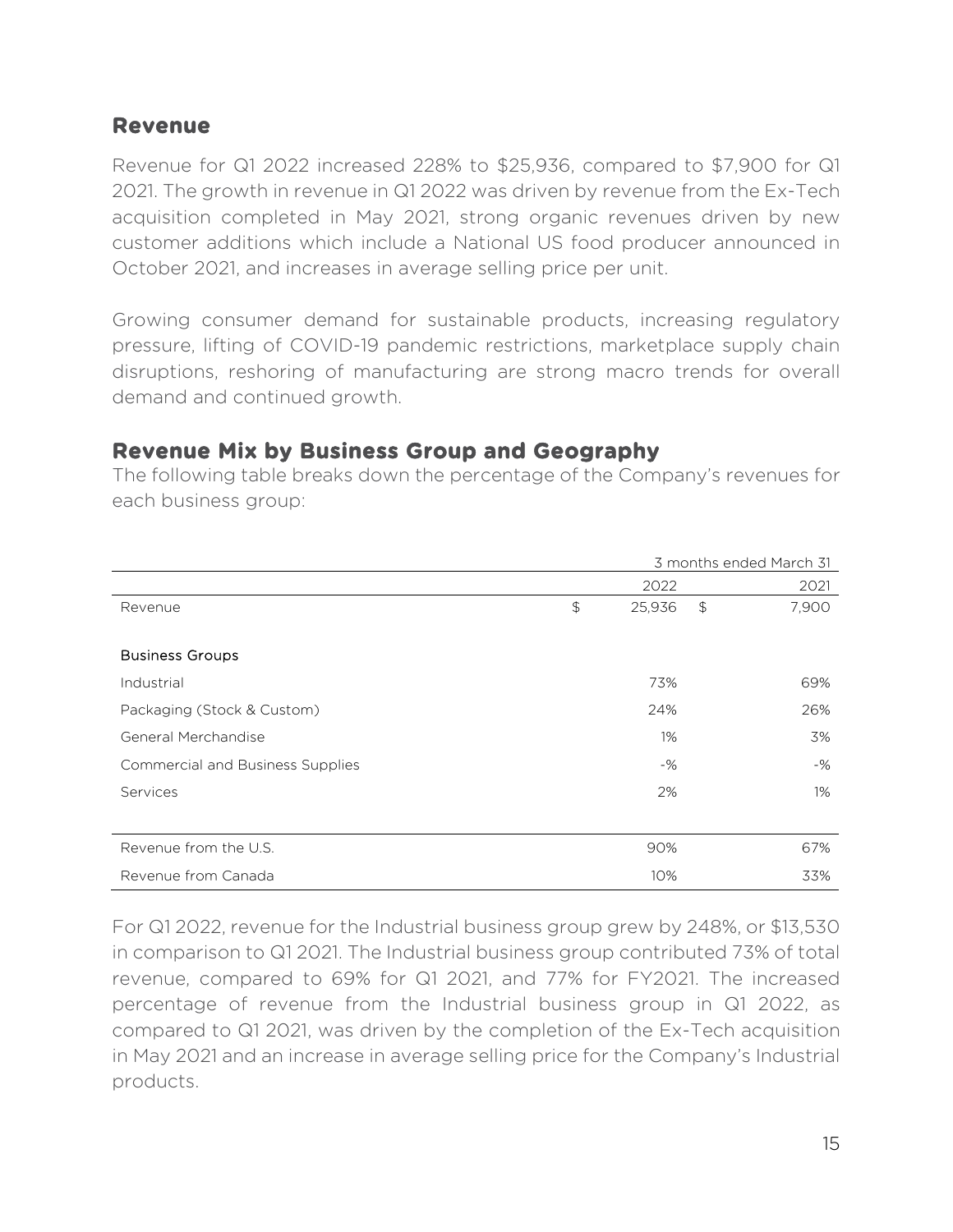For Q1 2022, revenue for the Packaging business group increased by 198% or \$4,126 in comparison to Q1 2021. The Packaging business group contributed 24% of total revenue, compared to 26% for Q1 2021. The increase in Packaging revenue was driven by the addition of new customers, increase in average selling price, and the addition of a National U.S. food producer announced in October 2021.

The Packaging business group revenue increased by 41% or \$1,817 in comparison to the three months ended December 31, 2021 ("**Q4 2021**"). The Packaging business group revenue mix contribution improved to 24% from 19% of total revenues when compared to Q4 2021. This improvement can be attributed to the Company's continued efforts to leverage its significant extruded sheet production capacity secured through the acquisitions of Ex-Tech and IPF.

## **Customer Revenue Mix**

|                   | 3 months ended Mar. 31 |      | Year ended Dec. 31 |      |  |  |
|-------------------|------------------------|------|--------------------|------|--|--|
|                   |                        | 2021 |                    | 2020 |  |  |
| Revenues to Top 4 |                        |      |                    |      |  |  |
| Customers         | 31%                    | 34%  | 22%                | 49%  |  |  |

As at March 31, 2022, the Company served over 1200 active National, Regional, and Small B2B customers across Canada and the United States compared to 600 B2B customers at March 31, 2021. On a year-over-year basis, the Company's customer mix continues to diversify, with the top 4 customers in Q1 2022 representing 31% of total revenues, compared to 34% in Q1 2021. Revenue from the top 4 customers in Q1 2022 increased compared to FY 2021 due to higher revenue from the large U.S. food producer announced in October 2021.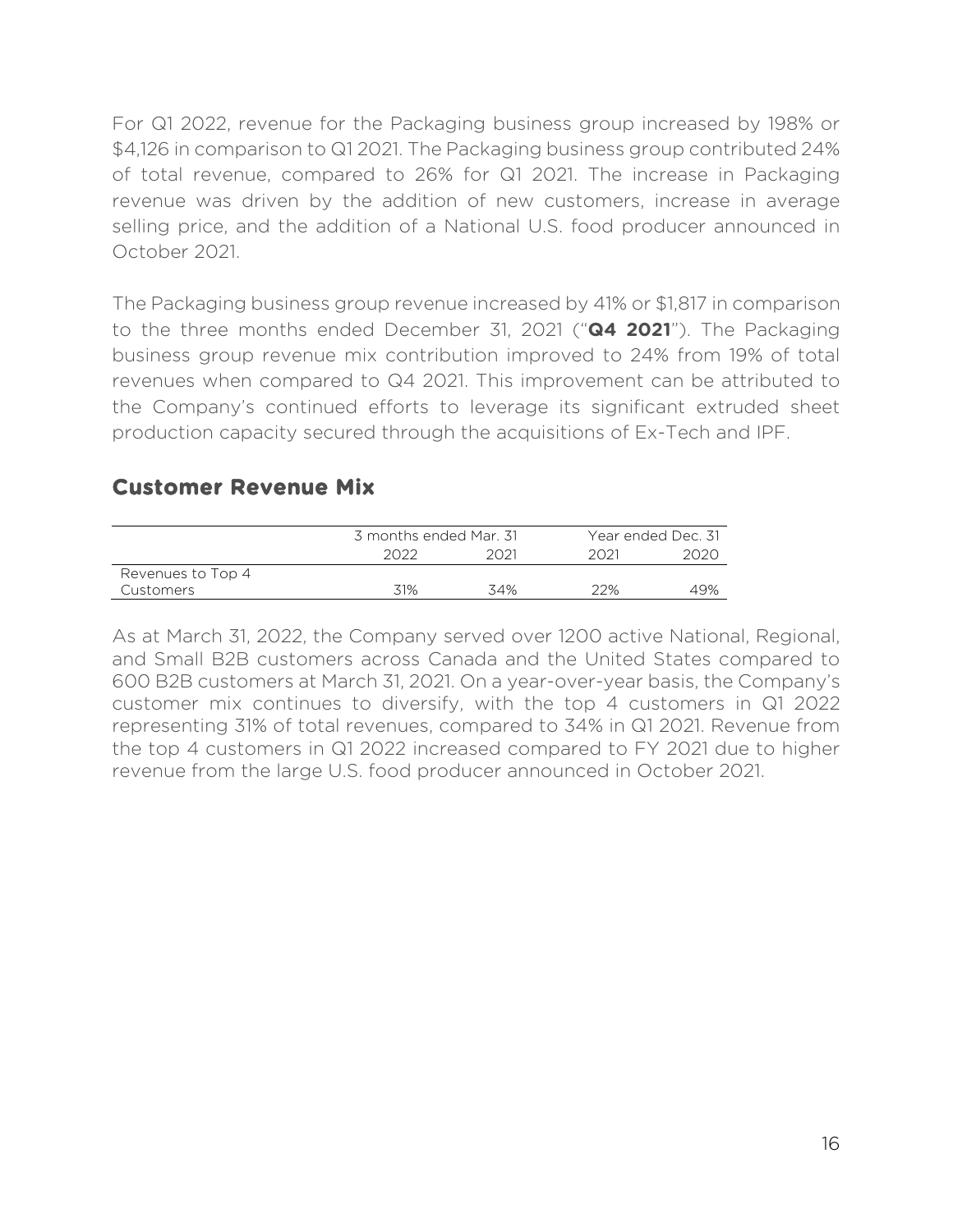# **Variable Gross Margin & Variable Gross Profit**

The table below provides a reconciliation of gross profit to Variable Gross Profit, the most directly comparable financial measure:

|                                             | 3 months ended Mar. 31 |    |         |  |  |  |
|---------------------------------------------|------------------------|----|---------|--|--|--|
|                                             | 2022                   |    | 2021    |  |  |  |
| Revenue                                     | \$<br>25,936           | \$ | 7,900   |  |  |  |
| Variable cost of<br>product                 | (17, 715)              |    | (4,678) |  |  |  |
| Variable Gross<br>Profit <sup>1</sup>       | 8,221                  |    | 3,222   |  |  |  |
| Variable Gross<br>Margin %<br>Fixed factory | 31.7%                  |    | 40.8%   |  |  |  |
| overhead                                    | (1,283)                |    | (298)   |  |  |  |
| Depreciation                                | (304)                  |    | (135)   |  |  |  |
| Gross profit                                | \$<br>$6,634$ \$       |    | 2,789   |  |  |  |
| Gross margin %                              | 25.6%                  |    | 35.3%   |  |  |  |

1 See "non-IFRS Financial Measures" above.

Variable Gross Margin for Q1 2022 was 31.7%% compared to 40.8% for Q1 2021. Variable Gross Margins will fluctuate over financial periods based on short-term revenue mix adjustments caused by completed acquisitions, market segment mix (National, Regional, Small Business, Direct to Consumer) and by business groups and product categories. The Company currently targets a Variable Gross Margin range of 28% to 35% on an annual basis.

Variable Gross Margin for Q1 2022 was largely influenced by the following factors:

- lower Packaging business group revenue mix, which tends to be at higher margin rates – the Packaging business group accounted for 24% of revenues for Q1 2022, as compared to 26% in Q1 2021. The change in the revenue mix was primarily driven by completing the acquisition of Ex-Tech, as well as increases in average selling prices for the Company's Industrial products. This acquisition was specifically targeted to strengthen the Company's supply chain capability and further accelerate the Company's Packaging business group growth rate and production capability;
- higher mix of revenues from the National market segment in Q1 2022 as compared to Q1 2021 – the higher revenue mix of National customers was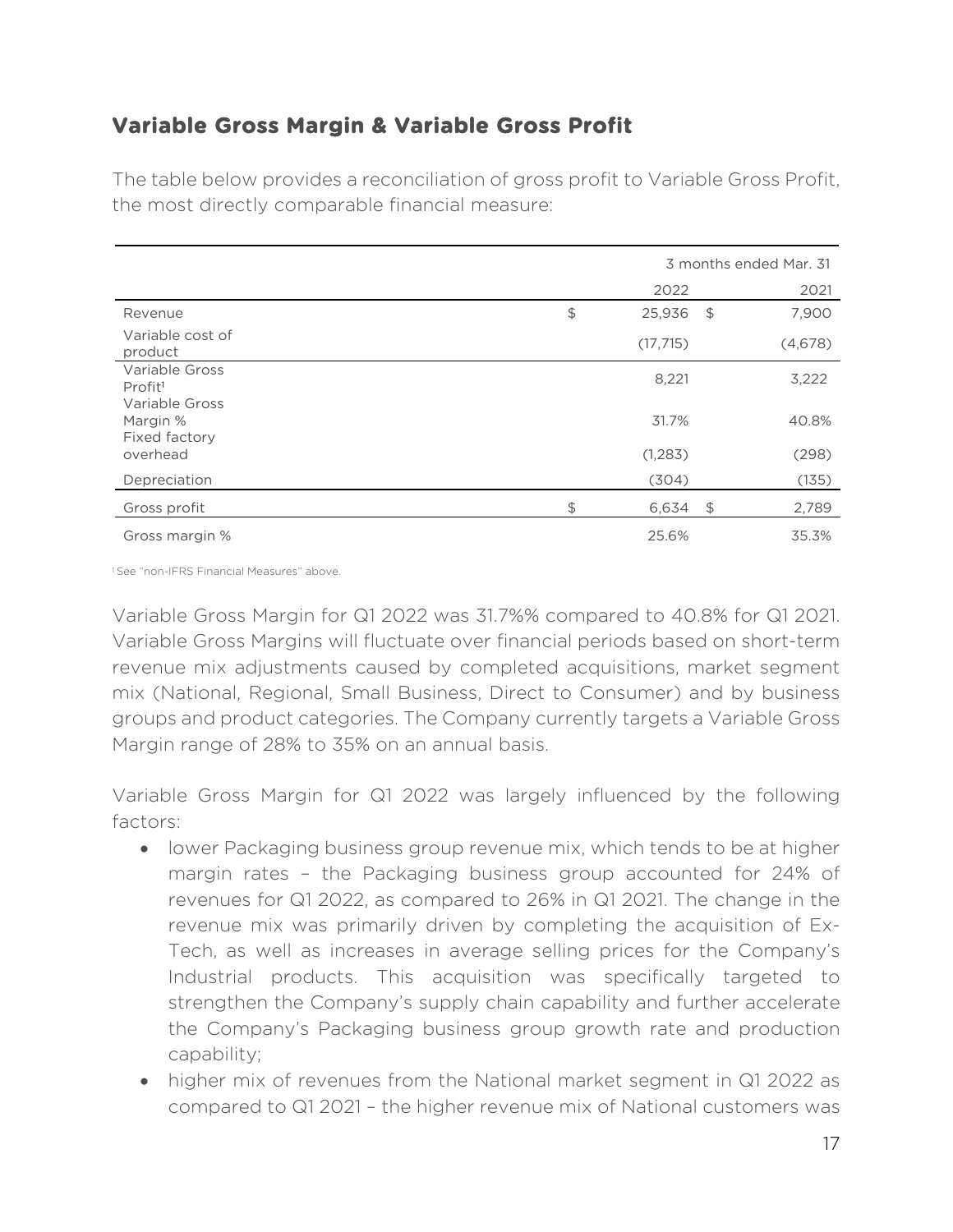primarily driven by the completion of the Ex-Tech acquisition and from revenue attributable to the National U.S. food producer announced in October 2021; and

 external supply chain and Inflationary cost increases – the Company saw higher raw material and logistics costs driven by external supply chain increases and inflation, which intensified in the second half of FY2021 and continued through Q1 2022. The Company continues to adjust product pricing to offset cost increases, but with a lagged effect over certain periods.

The Company, like many businesses and industries, has been impacted by recent global supply chain disruptions. Supply chain dislocations that are evident within shipping routes and other forms of transportation and warehousing are caused by labour, port entry delays, and material shortages in various aspects of global logistics networks. These factors may result in shortages of key manufacturing components, order backlogs, delivery delays and an increase in transportation costs. The Company has taken a position to minimize supply chain disruptions for its existing customers and to secure new customers who are not being adequately served by their current suppliers, even if the margins for these customers are lower in the near term prior to upward pricing adjustments.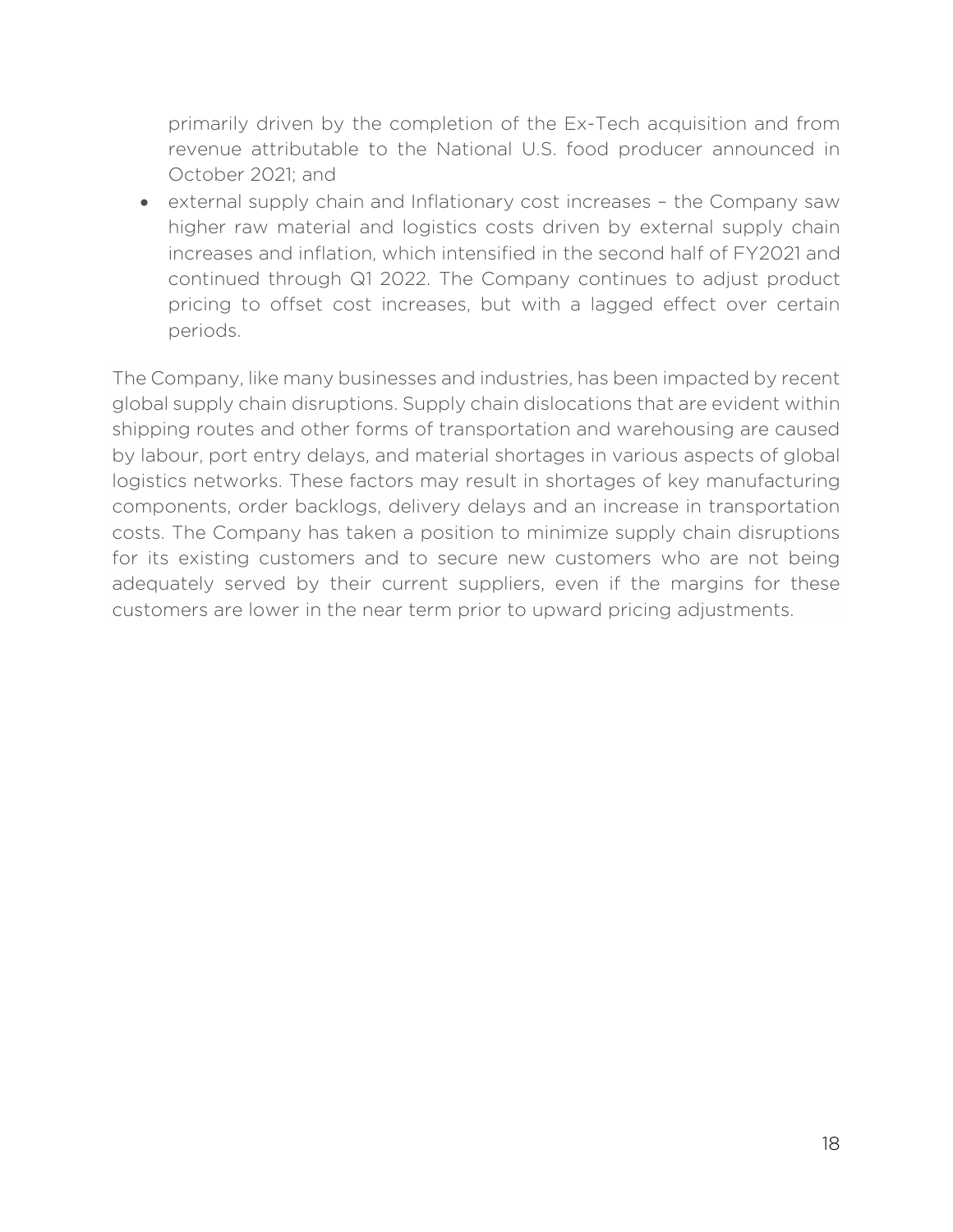## **Gross Margin**

Gross margin for Q1 2022 was 25.6% compared to 35.3% for Q1 2021. Gross margin reflects the deduction of fixed factory overhead, which includes manufacturing equipment depreciation and allocated costs such as utilities, insurance, maintenance, and property taxes. Gross margin will vary over financial periods based on revenue mix changes caused by completed acquisitions, customer mix (National, Regional, Small Business, Direct to Consumer), and by business groups and product categories. The Company currently targets a gross margin range of 21% to 28% on an annual basis.

The decrease in gross margin in Q1 2022 was largely driven by the same factors that impacted Variable Gross Margin, as outlined above. Other factors included:

 Revenues generated from products that are manufactured using the Company owned and operated facilities, referred to as "insourced manufacturing", contributed approximately 87% of revenues for Q1 2022, as compared to 67% for Q1 2021. The higher insourced manufacturing revenues in Q1 2022 contributed to lower gross margin. As described above, the Company uses Variable Gross Margin to provide a like-for-like comparison of overall gross margin rate, regardless of whether the products are manufactured in its own facilities or outsourced.

## **Fulfilment & Logistics**

The following is a breakdown of the material components of fulfilment and logistic expenses in Q1 2022 compared to Q1 2021:

|                                                   |    | 3 months ended Mar 31 |    |       |       |  |  |
|---------------------------------------------------|----|-----------------------|----|-------|-------|--|--|
|                                                   |    | 2022                  |    | 2021  | $+/-$ |  |  |
| Outsource fee                                     | \$ | 417                   | \$ | 434   | $-4%$ |  |  |
| Fulfilment                                        |    | 1,417                 |    | 577   | 146%  |  |  |
| Warehousing and other                             |    | 419                   |    | 197   | 113%  |  |  |
| <b>Total Fulfilment &amp; Logistics</b>           | S  | 2,253                 | \$ | 1,208 | 87%   |  |  |
| Total Fulfilment & Logistics as<br>a % of Revenue |    | 9%                    |    | 15%   |       |  |  |

Fulfilment and logistics costs as a percentage of revenue for Q1 2022 were 9%, compared to 15% in Q1 2021. The decline was in part due to cost optimization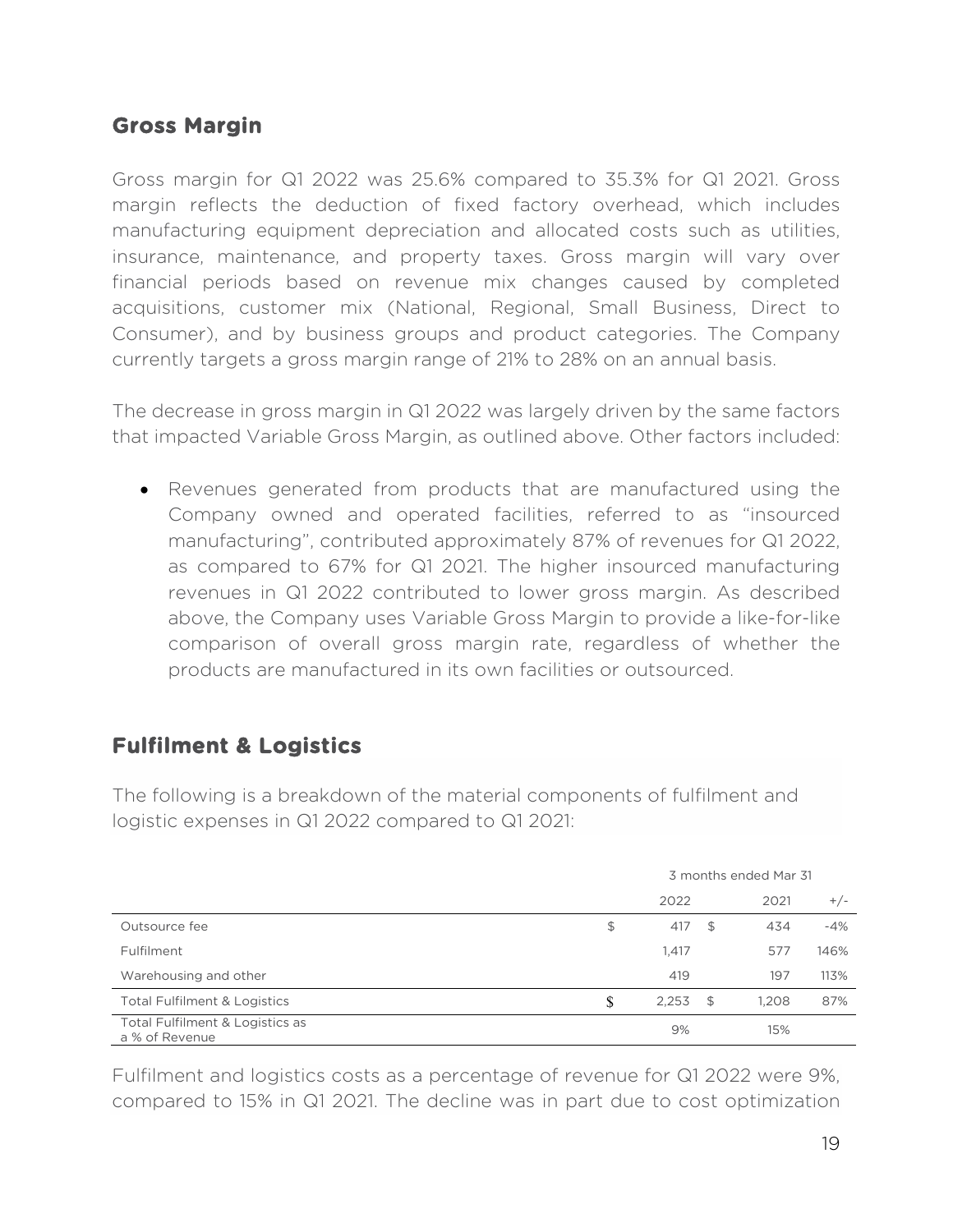realized by greater efficiency in transportation fees associated with larger trucking loads. Fulfillment and logistics costs in Q1 2022 increased 87% or \$1,045 compared to Q1 2021, driven by the Ex-Tech acquisition, external inflationary supply chain costs, and increased warehousing costs. This was partially offset as the Company concurrently experienced a decrease in outsourced manufacturing fees due to the acquisition of Ex-Tech in May 2021 which, prior to the acquisition, served as an outsourced manufacturing partner for the Company.

## **Selling, General and Administrative**

The following is a breakdown of the material components of SG&A expenses in Q1 2022:

|                                                                             | 3 months ended Mar 31 |                |       |       |  |
|-----------------------------------------------------------------------------|-----------------------|----------------|-------|-------|--|
|                                                                             | 2022                  |                | 2021  | $+/-$ |  |
| SG&A Wages                                                                  | 2,086                 |                | 889   | 135%  |  |
| SG&A Other                                                                  | 1,250                 |                | 573   | 118%  |  |
| Product Development                                                         | 192                   |                | 99    | 94%   |  |
| Acquisition related activity<br>& One-Time Charges                          | 278                   |                | 146   | 90%   |  |
| SG&A                                                                        | \$<br>3,806           | \$             | 1,707 | 123%  |  |
| SG&A % of Revenue                                                           | 15%                   |                | 22%   |       |  |
| SG&A excluding acquisition<br>activity & One-Time<br>Charges                | \$<br>3,528           | $\mathfrak{S}$ | 1,561 | 126%  |  |
| SG&A % of Revenue<br>excluding acquisition<br>related & One-Time<br>charges | 14%                   |                | 20%   |       |  |
| SG&A Wages % of<br>Revenues                                                 | 8.0%                  |                | 11.3% |       |  |

<sup>1</sup> See "non-IFRS Financial Measures" above.

Overall SG&A increased by 123% compared to Q1 2021, however, it decreased as a percent of revenue to 15% for Q1 2022 compared to 22% for Q1 2021. The increase in SG&A expenses is due to the following factors:

- wages increased by 135%, representing 57% of the total SG&A increase. \$1,197 of the increase was a result of headcount added from the Ex-Tech acquisition, as well as additional corporate headcount to manage requirements driven by the growth of the business, people development, and for initiatives to strengthen administrative and compliance functions;
- "SG&A other" increased by 118%, representing 32% of the total SG&A increase. This is largely comprised of, but not limited to, expenses such as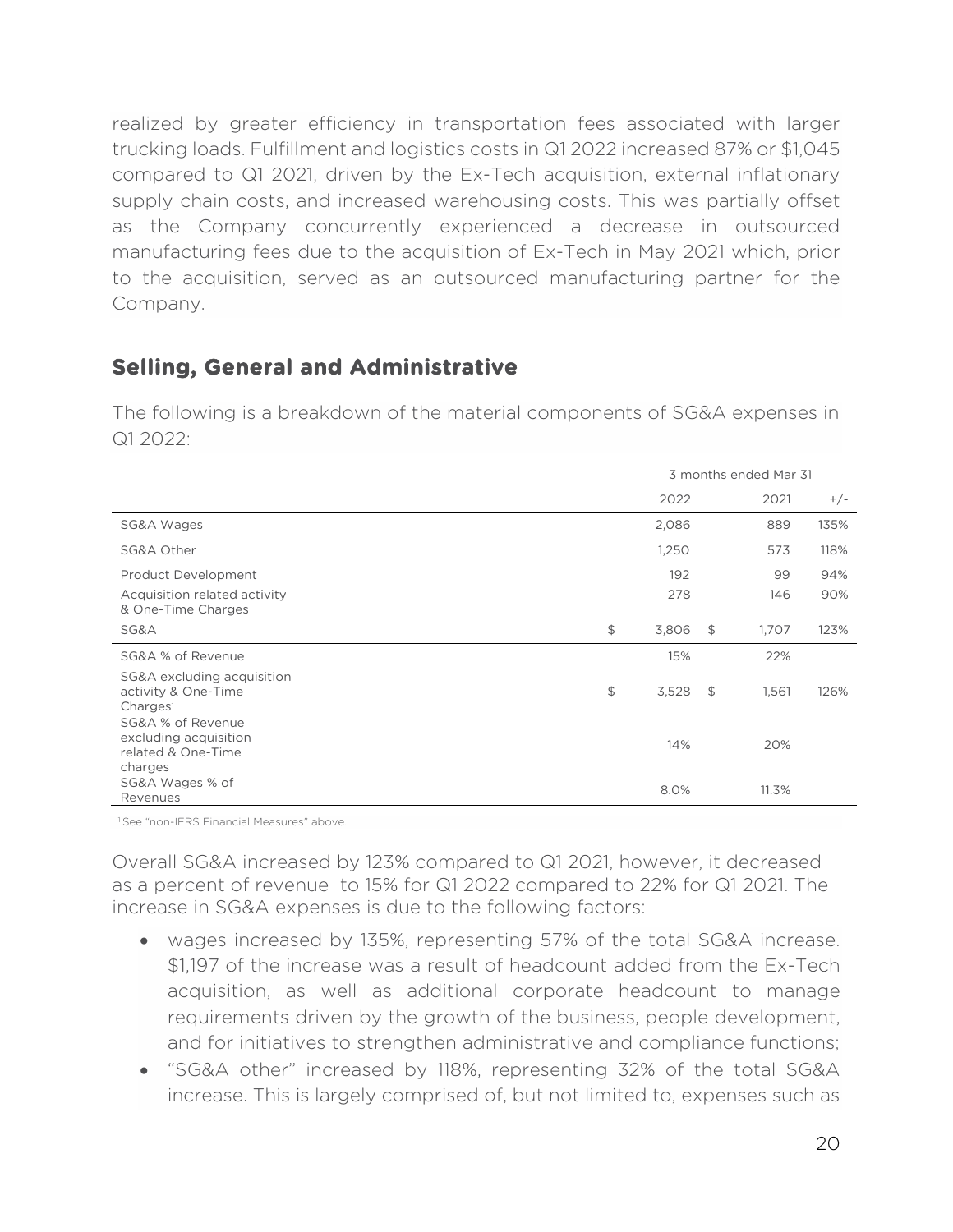accounting and audit fees, investor relations expenses, marketing & advertising, as well as general legal fees; and

 acquisition-related activity & one-time charges increased \$132, representing 6% of the total SG&A increase.

## **Adjusted EBITDA**

The following is a reconciliation of Adjusted EBITDA to net loss, the most directly comparable financial measure:

|                                                      |               |                | 3 months ended Mar. 31 |
|------------------------------------------------------|---------------|----------------|------------------------|
|                                                      | 2022          |                | 2021                   |
| Income (loss) for the period                         | \$<br>(1,592) | $\mathfrak{S}$ | (1,903)                |
| Share-based compensation                             | 601           |                | 270                    |
| Depreciation                                         | 671           |                | 236                    |
| Depreciation in COGS and SG&A                        | 304           |                | 135                    |
| Financing costs                                      | 975           |                | 1,034                  |
| Foreign exchange loss (gain)                         | (26)          |                | 71                     |
| Loss on debt repayment and<br>conversion             |               |                | 166                    |
| Acquisition related activity and<br>One-time charges | 278           |                | 146                    |
| Deferred income taxes                                | (54)          |                |                        |
| Adjusted EBITDA <sup>1</sup>                         | \$<br>1,157   | \$             | 155                    |

<sup>11</sup> See "non-IFRS Financial Measures" above

For Q1 2022, the Company recorded Adjusted EBITDA of \$1,157 compared to \$155 for Q1 2021. Adjusted EBITDA as a percent of revenue also increased to 4.5% compared to 2.0% in Q1 2021. In addition to factors already outlined in the "SG&A" section above, the increase of Adjusted EBITDA and Adjusted EBITDA as a percentage of revenue was driven by the following factors:

- overall revenue grew by \$18,036 or 228% compared to Q1 2021, and Variable Gross Profit increased by \$4,999 or 155%; and
- the increase in gross profit contribution of \$3,845 exceeded the growth in SG&A expenditures (excluding non-cash items);
- fulfilment and logistics as a percent of revenues declined to 9% in Q1 2022 compared to 15% in Q1 2021; and
- SG&A as a percent of revenues declined to 15% in Q1 2022 from 22% in Q1 2021, allowing for greater contribution for non-operating/one-time costs.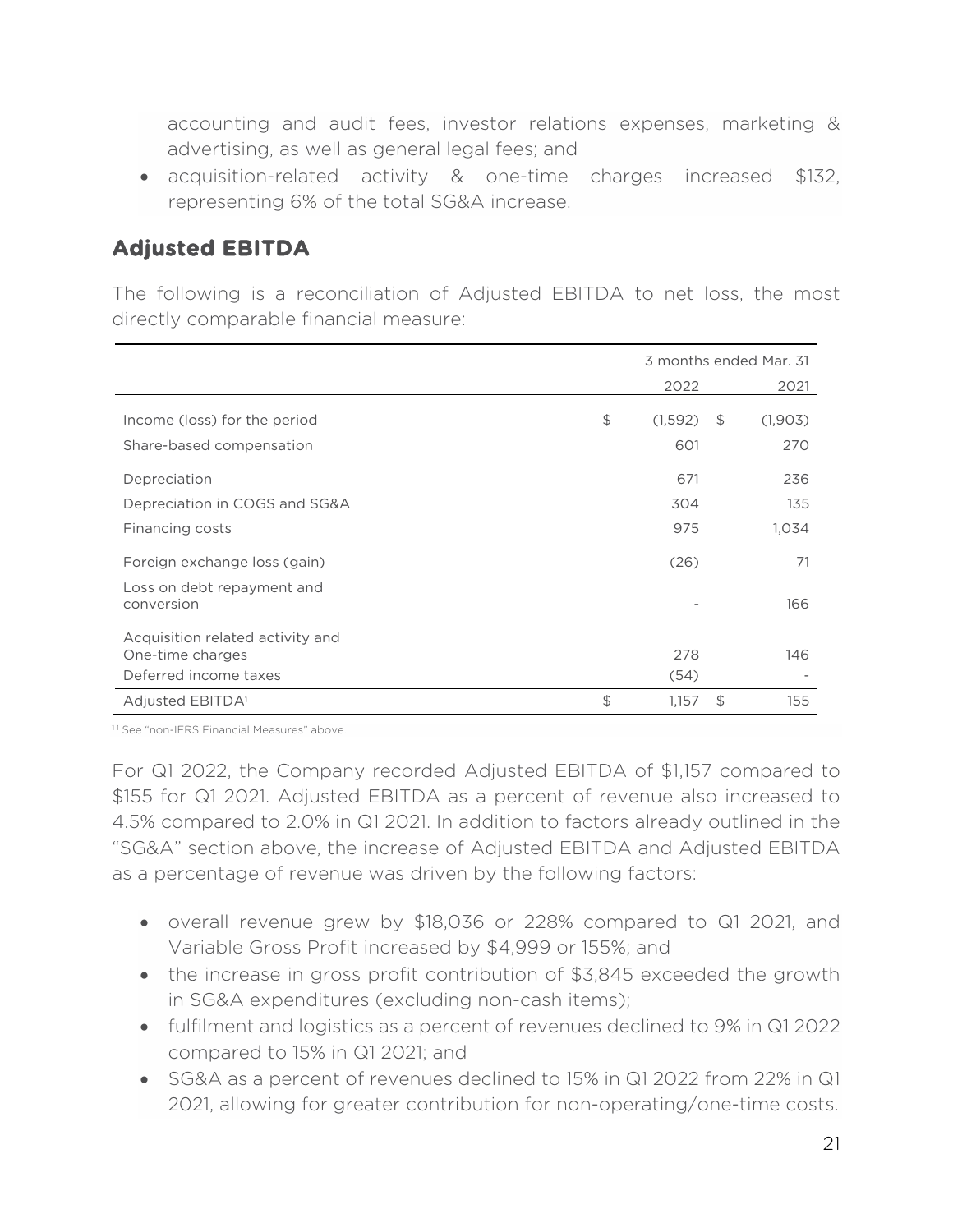## **Net Loss**

For Q1 2022, the Company incurred a net loss of \$1,592 or \$0.01 per common share compared to a net loss of \$1,903 or \$0.01 per common share in Q1 2021. In addition to factors already outlined in the "Adjusted EBITDA" section above, the decrease in net loss in Q1 2022 was driven by the following factors:

 an overall increase in gross profit after the deduction of fulfilment and SG&A expenses more than offset the increase in other expenses, primarily share-based compensation and amortization.

## **Update on Use of Proceeds**

On October 28, 2021, the Company successfully closed an offering of convertible debentures (the "Offering") and a senior credit facility with its primary lender (the "Senior Credit Facility") (for additional information, see the "Liquidity" section). The Company used the proceeds from the Senior Credit Facility to consolidate its remaining senior indebtedness with one senior secured debt financing partner (the "Refinancing"). Under the Senior Credit Facility, the Company secured \$25.8 million in credit facilities for a total of \$43.3 million in debt financing with an additional uncommitted \$10 million in facilities available at the discretion of the Company's primary lender. The Company received \$17.2 million in gross proceeds from the Offering.

The Company's objective in completing the Refinancing was to improve working capital, reduce principal payments through the end of 2024 and reduce the Company's weighted average interest cost on long term debt. As noted in the "Recent Developments" section of this MD&A, the primary lender determined that the Company breached a covenant of the Senior Credit Facility as at December 31, 2021, resulting in the debt issued as part of the convertible debentures, a mortgage and the Senior Credit Facility being classified as current liabilities as at March 31, 2022.

The following table compares the intended use of proceeds from the Company's past financings with the actual expenditures made as of the date of this MD&A.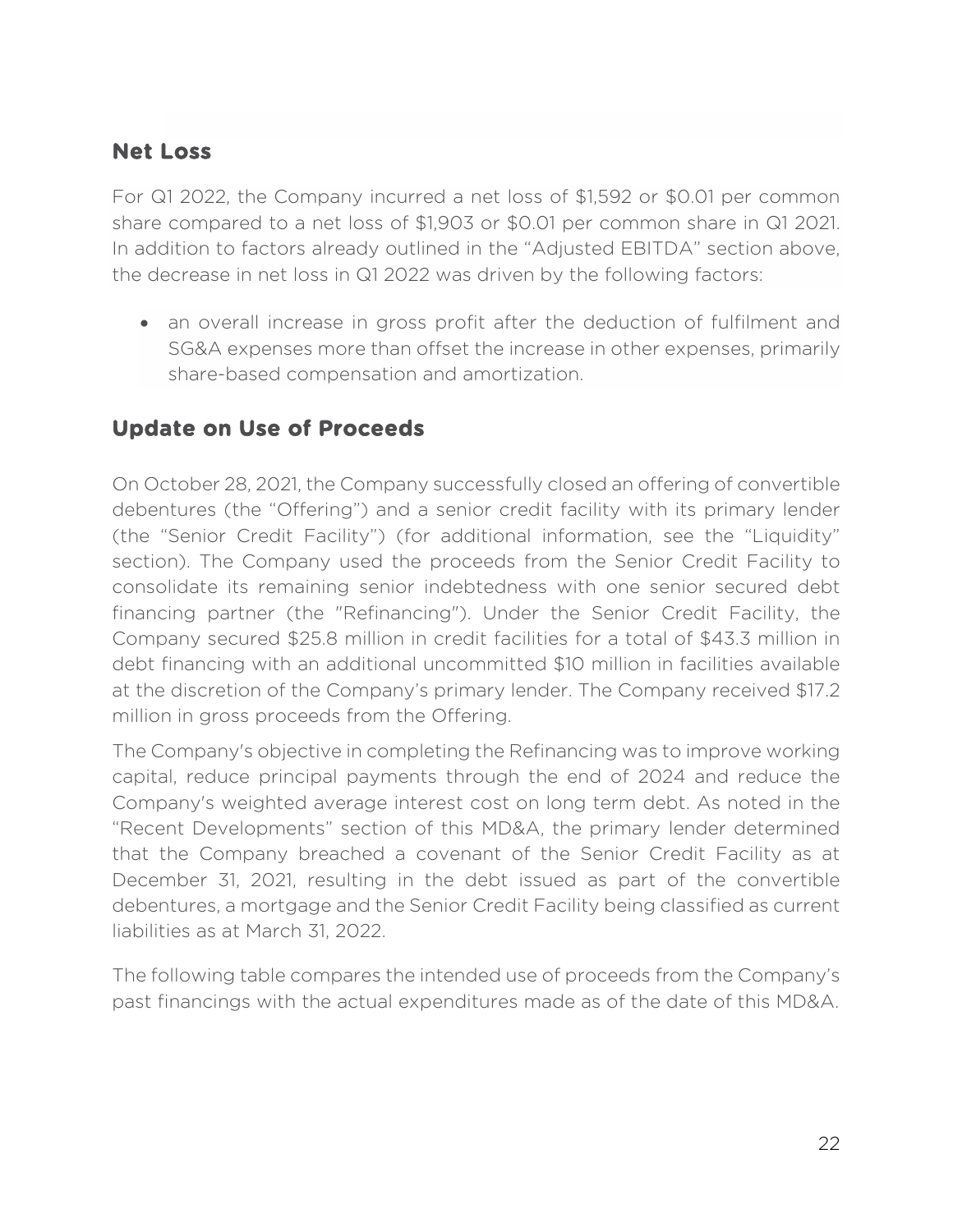| <b>Intended Use of Net</b><br>Proceeds <sup>(1)</sup>                                                                                                                                                                                                                                                                                                                                                                                                                                                                                                                                          | <b>Proposed</b><br><b>Amount of Net</b><br><b>Proceeds</b> | <b>Actual Use of Net</b><br>Proceeds as of<br><b>March 31, 2022</b> | <b>Remaining to</b><br>be Spent |  |  |  |  |  |  |  |
|------------------------------------------------------------------------------------------------------------------------------------------------------------------------------------------------------------------------------------------------------------------------------------------------------------------------------------------------------------------------------------------------------------------------------------------------------------------------------------------------------------------------------------------------------------------------------------------------|------------------------------------------------------------|---------------------------------------------------------------------|---------------------------------|--|--|--|--|--|--|--|
| Offering of convertible debentures for net proceeds of \$16,228,135 and closing of three senior credit<br>facilities with National Bank completed on October 28, 2021.                                                                                                                                                                                                                                                                                                                                                                                                                         |                                                            |                                                                     |                                 |  |  |  |  |  |  |  |
| Debt Refinancing                                                                                                                                                                                                                                                                                                                                                                                                                                                                                                                                                                               | \$34,551,606                                               | \$31,087,095                                                        | \$2,764,511                     |  |  |  |  |  |  |  |
| Bought deal offering of 19,262,500 Common Shares at a price of \$1.20 per Common Share completed on<br>March 4, 2021 (the "March 2021 Offering").                                                                                                                                                                                                                                                                                                                                                                                                                                              |                                                            |                                                                     |                                 |  |  |  |  |  |  |  |
| Capital Expansion Projects <sup>(2)</sup>                                                                                                                                                                                                                                                                                                                                                                                                                                                                                                                                                      | \$4,275,000                                                | \$1,673,000                                                         | \$2,602,000                     |  |  |  |  |  |  |  |
| Future Acquisitions <sup>(3)</sup>                                                                                                                                                                                                                                                                                                                                                                                                                                                                                                                                                             | \$10,000,000                                               | \$6,515,510                                                         | \$3,484,590                     |  |  |  |  |  |  |  |
| Bought deal private placement of 8,520,000 Common Shares issued at a price of \$0.47 per Common Share<br>completed December 17, 2020 (the "December 2020 Offering")<br>Acquisition of Integrated                                                                                                                                                                                                                                                                                                                                                                                               |                                                            |                                                                     |                                 |  |  |  |  |  |  |  |
| Packaging Films                                                                                                                                                                                                                                                                                                                                                                                                                                                                                                                                                                                | \$3,649,000                                                | \$3,649,000                                                         | \$0                             |  |  |  |  |  |  |  |
| Brokered private placement of 23,851,436 convertible debenture units at a price of \$0.14 per unit completed<br>on September 30, 2020.                                                                                                                                                                                                                                                                                                                                                                                                                                                         |                                                            |                                                                     |                                 |  |  |  |  |  |  |  |
| Redemption of outstanding<br>February 2018 debentures and<br>growth working capital.                                                                                                                                                                                                                                                                                                                                                                                                                                                                                                           | \$2,753,573                                                | \$2,753,573                                                         | \$0                             |  |  |  |  |  |  |  |
| Second tranche of private placement of 1,190 convertible debenture units at \$1000 per unit completed on<br>January 23, 2020.                                                                                                                                                                                                                                                                                                                                                                                                                                                                  |                                                            |                                                                     |                                 |  |  |  |  |  |  |  |
| Redemption of outstanding<br>February 2018 debentures.                                                                                                                                                                                                                                                                                                                                                                                                                                                                                                                                         | \$1,084,928                                                | \$1,084,928                                                         | \$0                             |  |  |  |  |  |  |  |
| Table does not include proceeds from financings that were intended to be applied to the Company's working capital.<br>(1)<br>(2)<br>Monies remaining to be allocated were redirected toward working capital, and/or to fund upcoming growth initiatives.<br>The Company's capital projects have long term completion dates and monies remaining to be spent will be deployed over<br>(3)<br>coming quarters.<br>(4) Monies remaining to be spent for future acquisitions have been redirected toward growth working capital as a result of market<br>condition changes and delayed financings. |                                                            |                                                                     |                                 |  |  |  |  |  |  |  |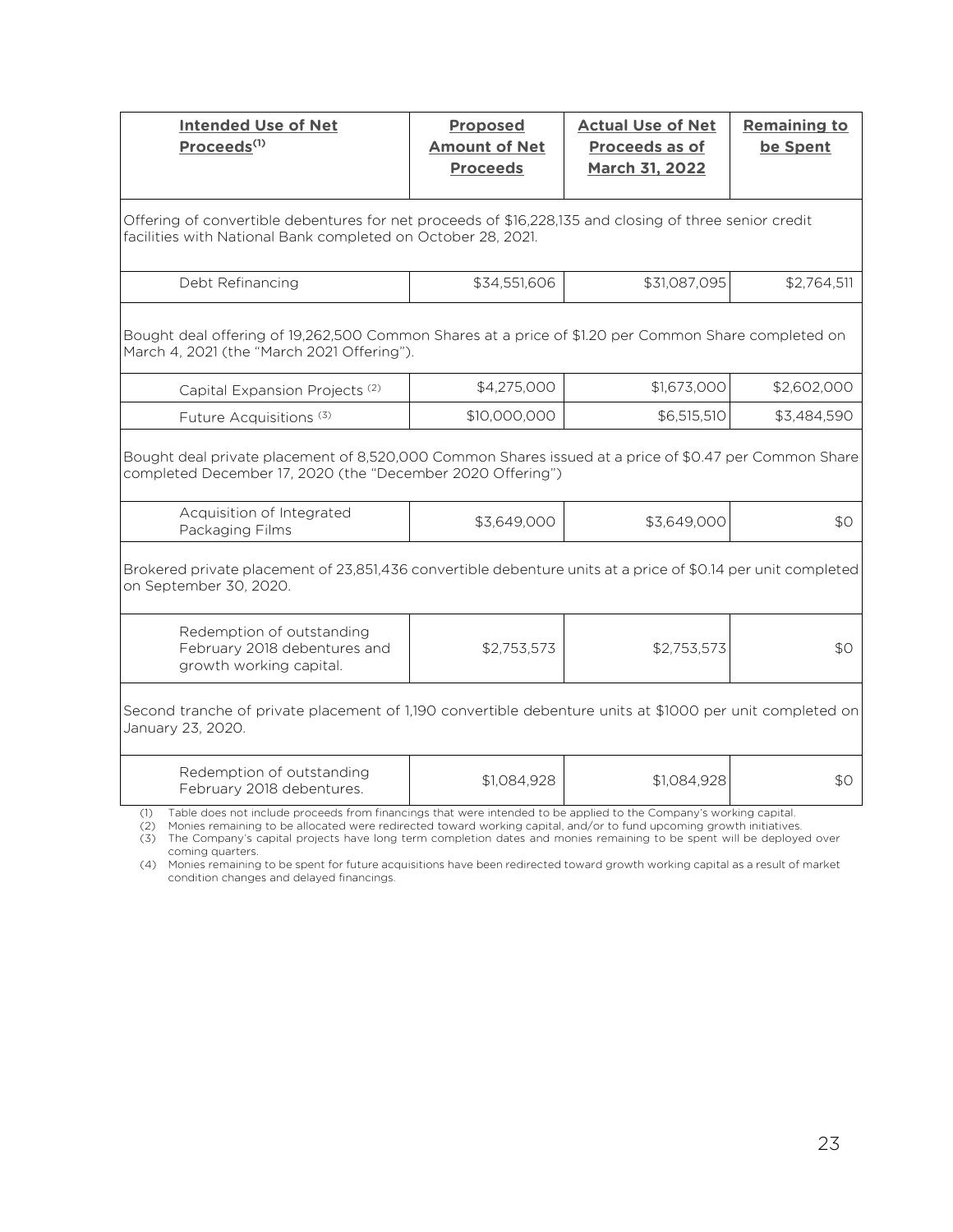## summary of selected quarterly results

| Three months<br>ended                         | Mar.<br>2022  |                | Dec.<br>2021 |               | Sept.<br>2021 |                  | Jun.<br>2021 |
|-----------------------------------------------|---------------|----------------|--------------|---------------|---------------|------------------|--------------|
| Revenues                                      | \$<br>25,936  | \$             | 22,860       | \$            | 18,001        | \$               | 12,371       |
| Adjusted EBITDA <sup>1</sup>                  | \$<br>1,157   | $\updownarrow$ | 540          | $\frac{1}{2}$ | (588)         | $$\mathfrak{S}$$ | (175)        |
| Net income (loss)                             | \$<br>(1,592) | $$\mathbb{S}$$ | (4,175)      | $\frac{1}{2}$ | (2,919)       | $\mathfrak{P}$   | (3,698)      |
| Basic and diluted<br>loss per common<br>share | \$<br>(0.01)  | \$             | (0.02)       | $\frac{1}{2}$ | (0.01)        | \$               | (0.02)       |
| Three months<br>ended                         | Mar.<br>2021  |                | Dec.<br>2020 |               | Sept.<br>2020 |                  | Jun.<br>2020 |
| Revenues                                      | \$<br>7,900   | \$             | 5,326        | $\frac{1}{2}$ | 4,659         | $\mathfrak{P}$   | 3,676        |
| Adjusted EBITDA <sup>1</sup>                  | \$<br>155     | \$             | (839)        | $\frac{1}{2}$ | (337)         | \$               | (40)         |
| Net income (loss)                             | \$<br>(1,903) | \$             | (3,153)      | \$            | (1,712)       | \$               | (1,514)      |
| Basic and diluted<br>loss per common<br>share | \$<br>(0.01)  | $\frac{1}{2}$  | (0.02)       | \$            | (0.01)        | \$               | (0.01)       |

The following table summarizes the results of the Company's operations for each of the eight (8) most recently completed quarters:

1 See "non-IFRS Financial Measures" above.

Over the last eight quarters, the Company's quarter-over-quarter revenue growth has ranged from 14% to 57%. Factors that affected quarter-overquarter revenue growth include, but are not limited to:

- the Company completed acquisitions in May 2021, December 2020, and May 2020;
- the Company's product offering grew to over 400 products at March 31, 2022;
- the Company grew its active B2B customer base of National, Regional, and Small Businesses to over 1200 at March 31, 2022;
- in FY2020, COVID-19 pandemic restrictions caused sudden and extreme impact on revenues associated with the hospitality industry, which were offset over a longer period with stronger revenues from grocery food packaging, eCommerce sales, COVID-19 medical face shields and COVID-19 testing kit packaging;
- in response to external supply chain and inflationary costs, the Company began increasing product pricing and implemented shipping surcharges in the second fiscal quarter of FY2021 that resulted in higher selling prices per unit; and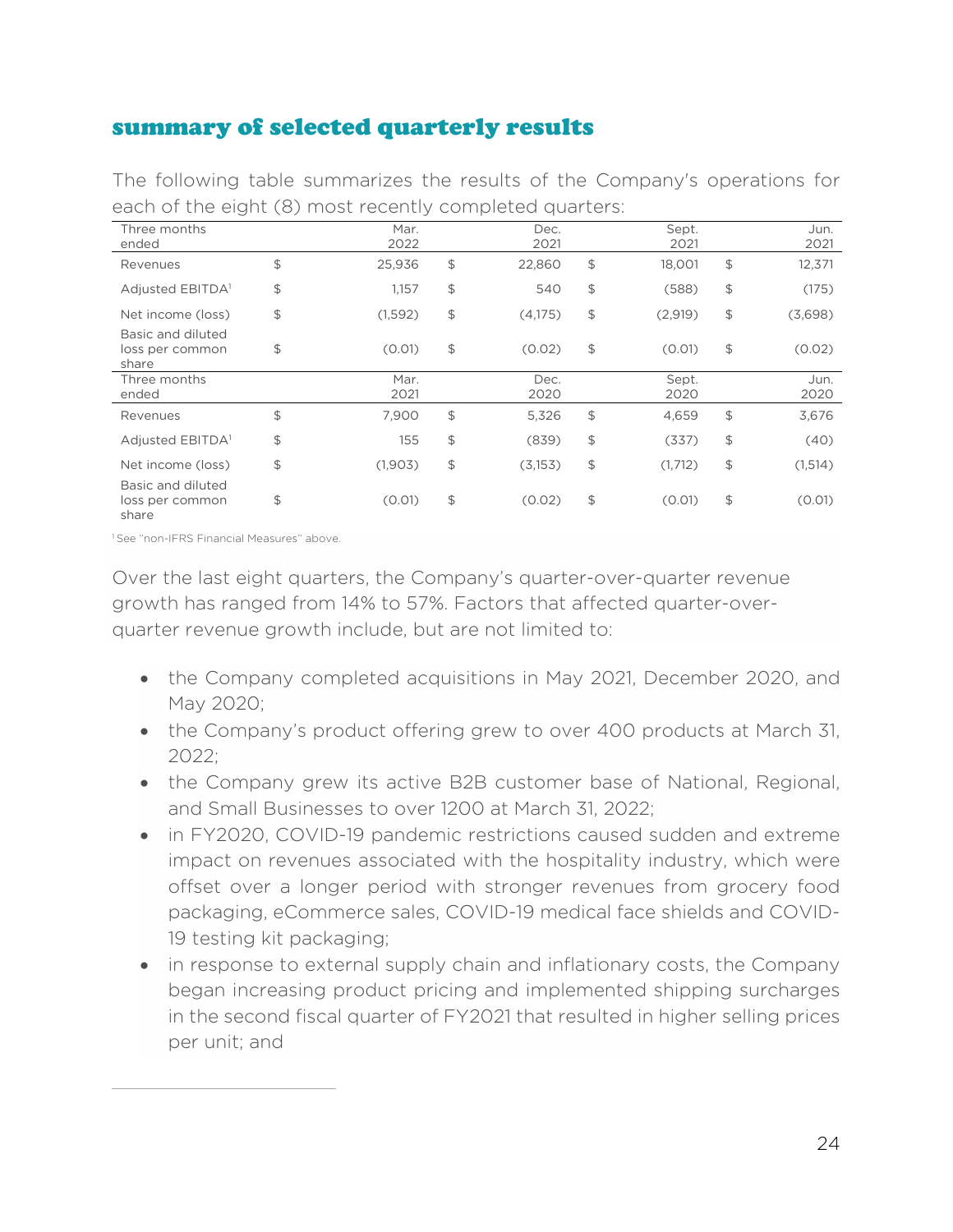• on October 13, 2021, the Company announced it had commenced shipping commercial quantities to a large U.S. food producer that is expected to produce approximately US\$13.0 million in revenue in the first year.

Over the last eight quarters, the Company's net loss ranged from \$1,514 to \$4,175. Factors that affected changes in net loss included, but were not limited to:

- additions to headcount driven by the growth of the business, for initiatives to strengthen functional capabilities, and from acquisitions, which resulted in increased selling, general, and administrative costs;
- increase in share-based compensation due to overall headcount increases from acquisitions, new hires, and an increase in share-based compensation for executives;
- the physical and intangible assets associated with acquisitions led to increased depreciation and amortization costs;
- acquisition-related activity and one-time charges based on the number and size of acquisitions completed in any given quarter;
- the Company has utilized credit facilities, long-term debt, loans, and other financing agreements to fund operating activities, working capital, and acquisitions, which has resulted in increased financing costs;
- beginning in Q1 2021, external supply chain and inflationary cost increases resulted in higher costs associated with logistics and fulfillment. In addition, the Company made the strategic decision in Q4 2020 to start building inventory in anticipation of supply chain disruptions, which increased warehousing costs; and
- in Q4 2021, the Company completed the Offering and secured the Senior Credit Facility, the proceeds of which were substantially used to retire existing debt. This resulted in the payment of cash interest costs associated with debt prepayment and the non-cash write-down of deferred financing costs.

Additional details regarding these factors can be found in the Company's amended and restated audited consolidated annual financial statements and related notes for FY2020 and FY2021, in addition to the unaudited consolidated interim financial statements for the period ending March 31, 2022.

The financial data above for the eight (8) most recently completed quarters was prepared in accordance with IFRS, except that Adjusted EBITDA is a non-IFRS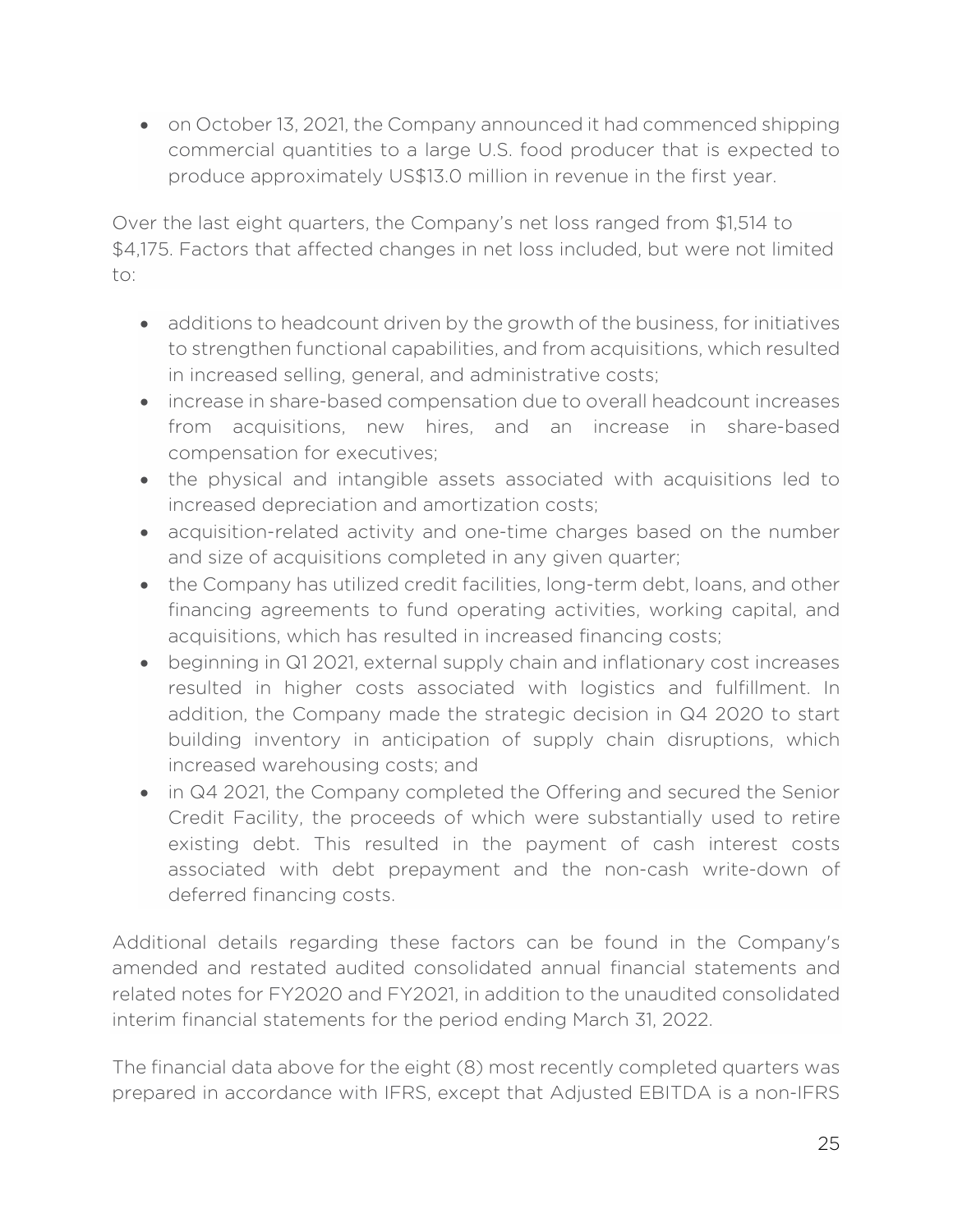measure (See "non-IFRS Financial Measures"). For additional information and discussion on prior quarters, please refer to the Company's SEDAR profile at www.sedar.com.

# **liquidity**

As at March 31, 2022, the Company had cash of \$12.3 million, net working capital (deficit) of \$(18.7) million, and \$48.8 million of long-term debt, of which \$41.3 million is current, as a result of the Company's reclassification of long-term debt to meet the requirements of its Senior Credit Facility, as noted in the "Recent Developments" section and below. The continuing operations of the Company are dependent upon its ability to successfully complete discussions with its primary lender such that its Senior Credit Facility is no longer in default or to obtain new debt or equity financing. There can be no assurance that the outcome of those discussions, or such new financing will be completed on a timely basis under terms acceptable to the Company. The above conditions present material uncertainties that may cast significant doubt upon the Company's ability to continue as a going concern. Management applied judgment assessing the Company's ability to continue as a going concern when preparing the amended and restated consolidated financial statements for the 3 months ended March 31, 2022. Management considered a wide range of factors including possible outcomes of discussions with its primary lender with respect to remedying the default on the Senior Credit Facility and potential sources of replacement financing. Management believes that it has adequate cash and cash equivalents, in conjunction with its ability to pursue additional sources of funding to fund its minimum obligations and growth plans. As a result of the assessment, management concluded the going concern basis of accounting is appropriate, however there are material uncertainties that remain.

The convertible debentures that mature on October 31, 2026 accrue interest at the rate of 7%, payable semi-annually in arrears on April 30 and October 31 of each year, commencing April 30, 2022. The debentures are convertible at the holder's option into fully paid Common Shares of the Company at any time prior to the earlier of October 31, 2026 and the business day immediately preceding the date fixed for any redemption. The conversion price is \$1.06 for each common share, subject to adjustment in certain circumstances.

The \$25.8 million in senior credit facilities were secured in connection with the Senior Credit Facility include: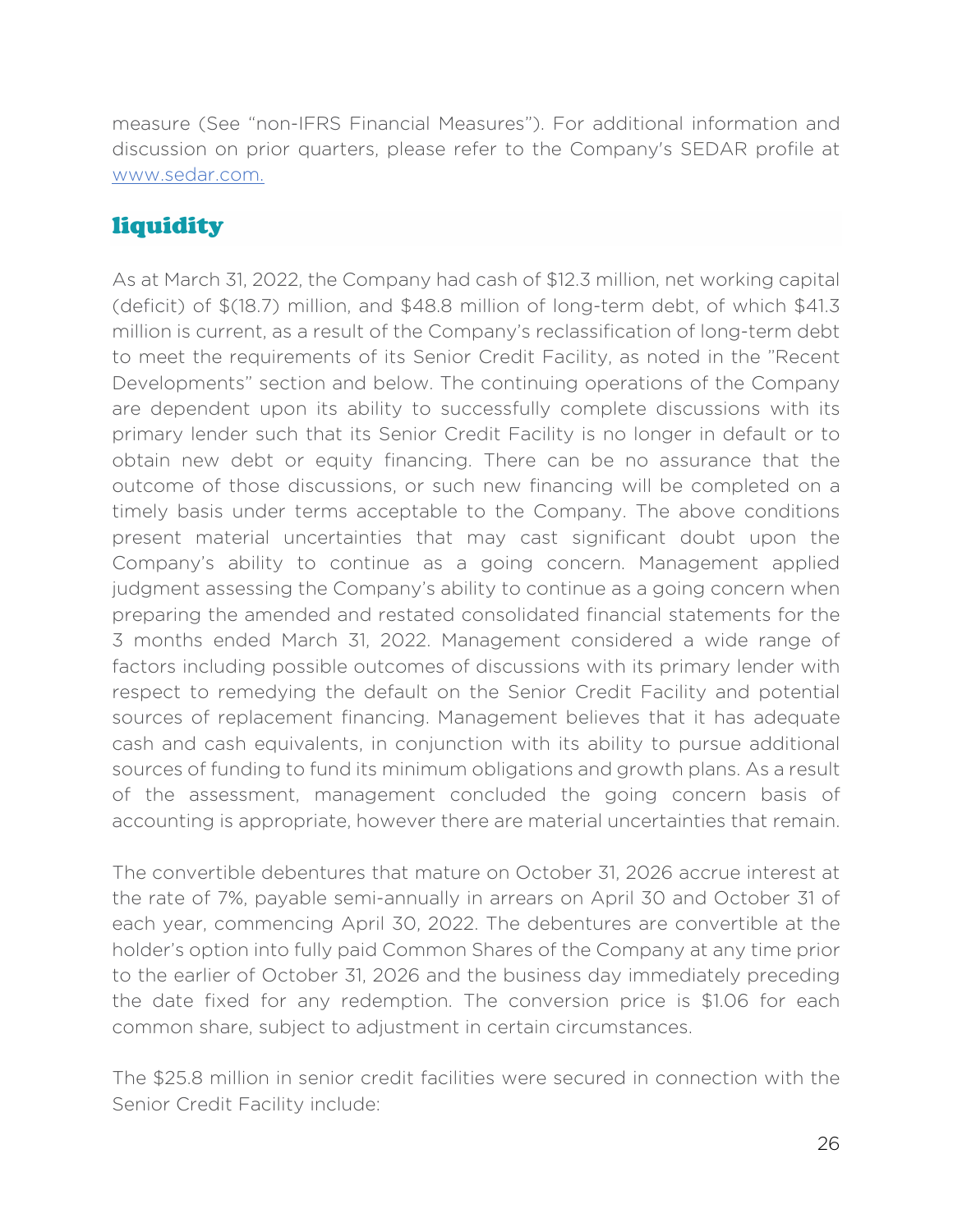- \$15.0 million revolving working capital facility with a 2-year term and an uncommitted \$10.0 million accordion available at the discretion of National Bank;
- \$4.0 million revolving term credit facility to finance capital expenditures, amortized over 84 months; and
- a \$6.8 million non-revolving term credit facility.

As at March 31, 2022, the Company has drawn an aggregate of \$20.5 million across all three credit facilities. As at March 31, 2022, the Company had not drawn \$3.8 million from the revolving facility and \$1.3 million from the capital expenditure facility, and had not drawn upon the uncommitted \$10.0 million accordion. As discussed in the "Recent Developments" section and above, the Company is in negotiations to remedy a default of the FCCR covenants of its Senior Credit Facility. The outcome of these discussions is unknown but could result in changes to the structure of the credit facilities.

Management views liquidity risks associated with the financial instruments of the Company as immaterial. See "Financial Instruments" below.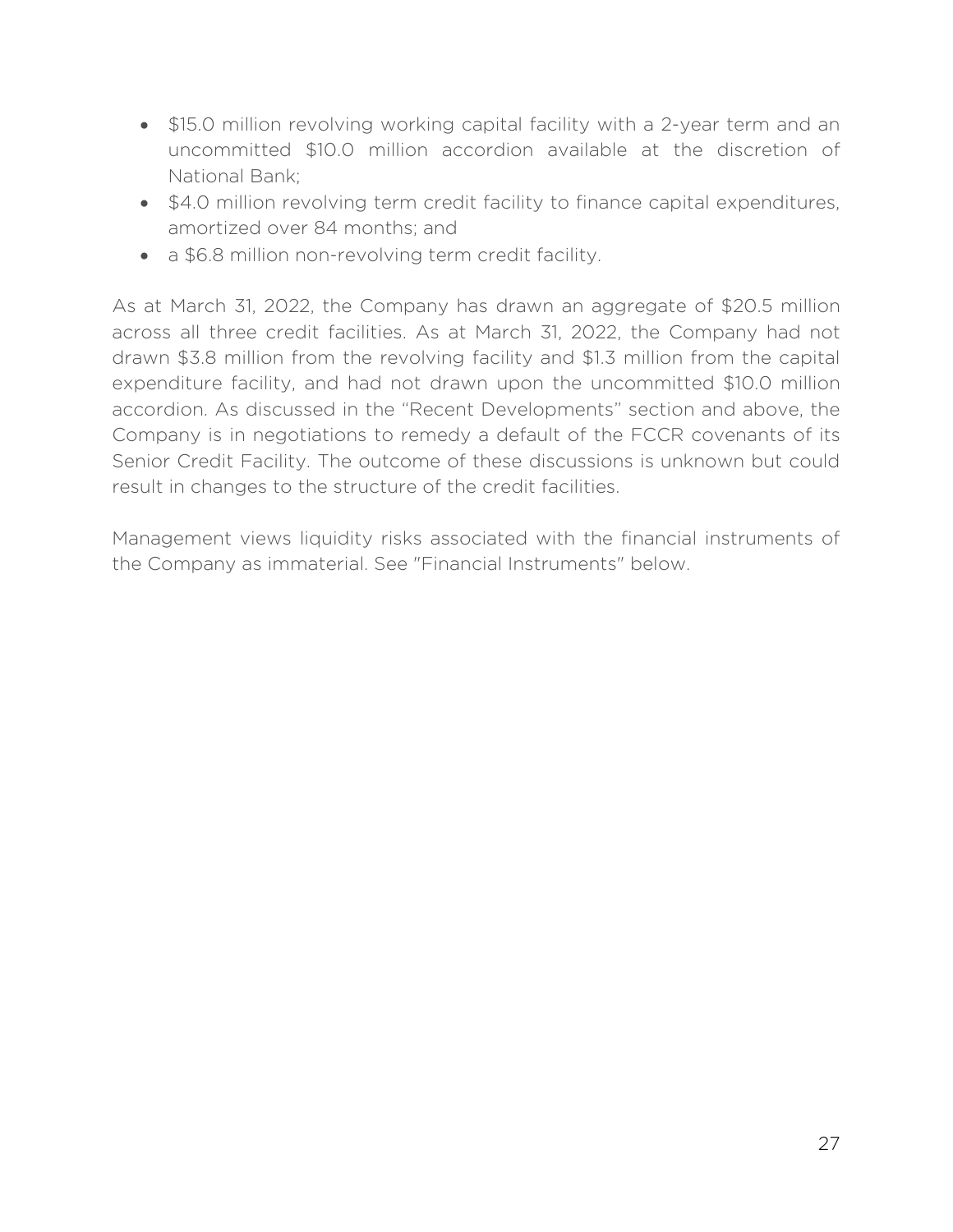## **Cash Flows**

Below is a summary of cash flows provided by/used in operating, financing, and investing activities in Q1 2022 compared to Q1 2021:

|                                                    | 3 months ended |                |           |      | Change   |         |
|----------------------------------------------------|----------------|----------------|-----------|------|----------|---------|
|                                                    | Mar. 2022      |                | Mar. 2021 |      | \$       | %       |
| Cash provided by (used in)<br>operating activities | \$<br>3,140    | \$             | (2,837)   | - \$ | 5,977    | 211%    |
| Cash provided by financing<br>activities           | 414            |                | 21.130    |      | (20.716) | $-98%$  |
| Cash used in investing activities                  | (1,693)        |                | (1,253)   |      | (440)    | $-35%$  |
| Effect of foreign exchange rate<br>changes on cash | (142)          |                | (41)      |      | (101)    | $-246%$ |
| Net change in cash                                 | \$<br>1.719    | $\mathfrak{L}$ | 16.999    | \$   | 15,280   | 90%     |
| Beginning cash                                     | 10.655         |                | 8.114     |      | (2,541)  | $-31%$  |
| Ending cash                                        | \$<br>12.374   | \$             | 25.113    | \$   | 12.739   | $-51%$  |

Cash provided by operating activities for Q1 2022 was \$3,140 compared to \$2,837 used in operating activities for Q1 2021. A total of \$2,681 of the increase in operating cash flow for Q1 2022 was driven by an increase in non-cash working capital, which was primarily due to increases in accounts payable of \$4,774 and was partly offset by an increase in inventory levels of \$2,071.

Cash provided by financing activities in Q1 2022 was \$414 compared to \$21,130 in Q1 2021. In Q1 2021, the Company received net proceeds of \$21,184 from issuing shares. In Q1 2022, the Company drew an additional \$700 from the Senior Credit Facility.

Cash used by investing activities in Q1 2022 was \$1,693 compared to \$1,253 in Q1 2021. In Q1 2022, the Company invested \$1,466 in high-speed manufacturing equipment and robotics to improve overall manufacturing output.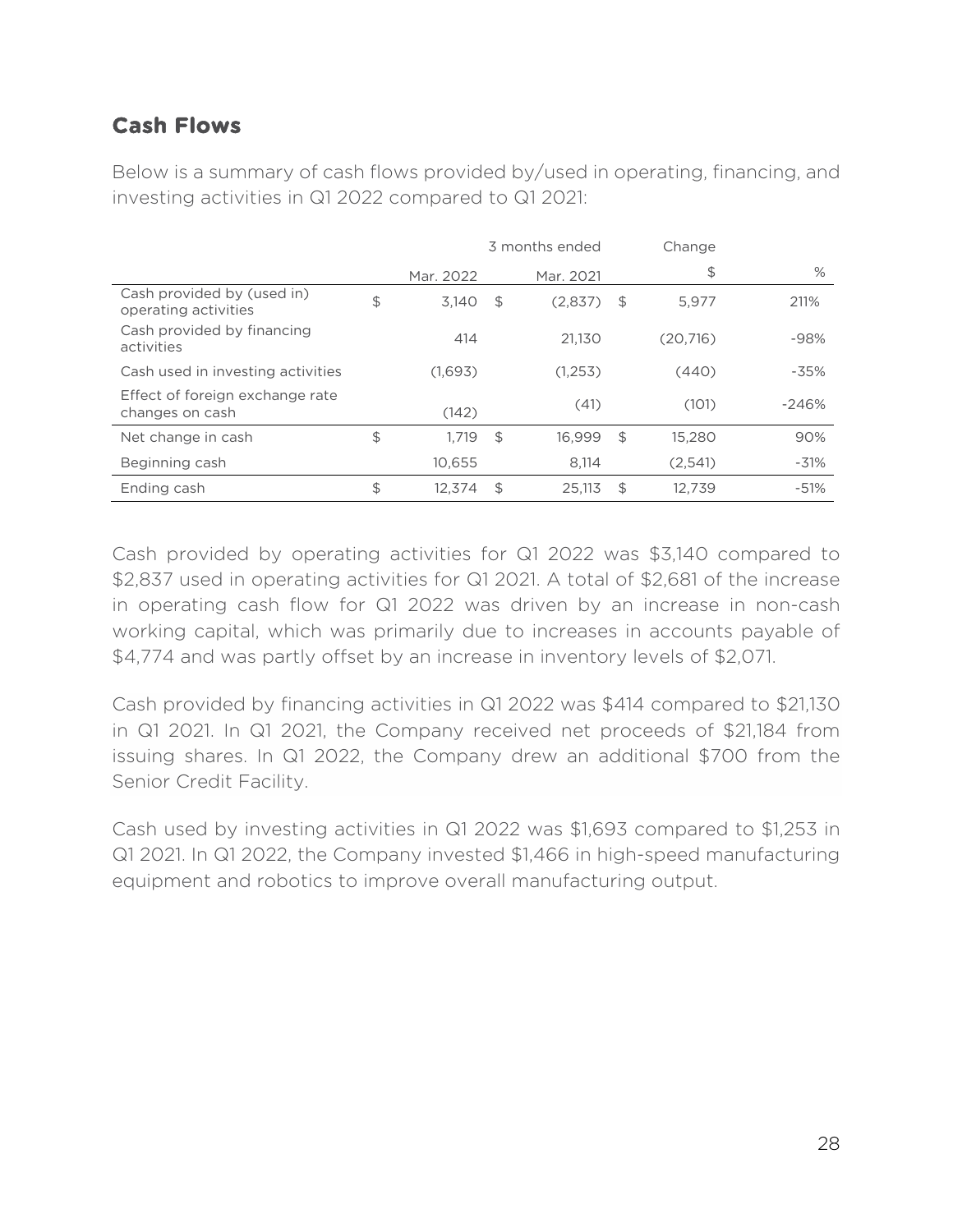## capital resources

Management has funded operations through a mix of revenue growth, an increase in gross profit dollars, operating credit lines, vendor credit lines, government funding, exercised warrants, equity private placements, and longterm debt.

Mar. 31, 2022 Dec. 31, 2021 Mar. 31, 2021 Cash \$ 12,374 \$ 10,655 25,113 Trade and Other receivables 13,685 13,689 5,557 Inventory 18,043 16,036 8,749 Prepaid expenses 893 897 943 Accounts payable and accruals (22,473) (17,699) (9,675) Credit facility (2,250)  $\sim$  - (2,250) Current portion of loans (41,289) (39,681) (3,828) Net working capital  $\qquad \qquad \qquad \qquad$  18,667) \$ (16,013) 24,629 Adjust for current portion of Adjust for early portion of the state of the 41,289 39,681 3,828<br>long-term debt Net working capital excluding current portion of long-term debt1 \$ 22,622 23,668 28,457 Mar. 31, 2022 Dec. 31, 2021 Mar. 31, 2021 Raw materials **11,817** 8,048 Finished goods 3,267 4,219 701 Inventory \$ 18,043 \$ 16,036 8,749

Below is a summary of the Company's Q1 2022, Q1 2021 and Q4 2021 net working capital:

<sup>1</sup> Refer to Non-IFRS definitions section above.

The change in net working capital from Q1 2021 to Q1 2022 is due primarily to:

• the Company being in default under the Senior Credit Facility. As a result, IFRS required the Company to reclassify \$38,414 of non-current debt as current. The Company and its primary lender are working on a plan to remedy the default, and these discussions are ongoing at the time of this MD&A. To illustrate the impact of the reclassification, net working capital excluding the current portion of long-term debt was \$22,622 at March 31, 2022 (see "Recent Developments" and "Liquidity" sections for additional information);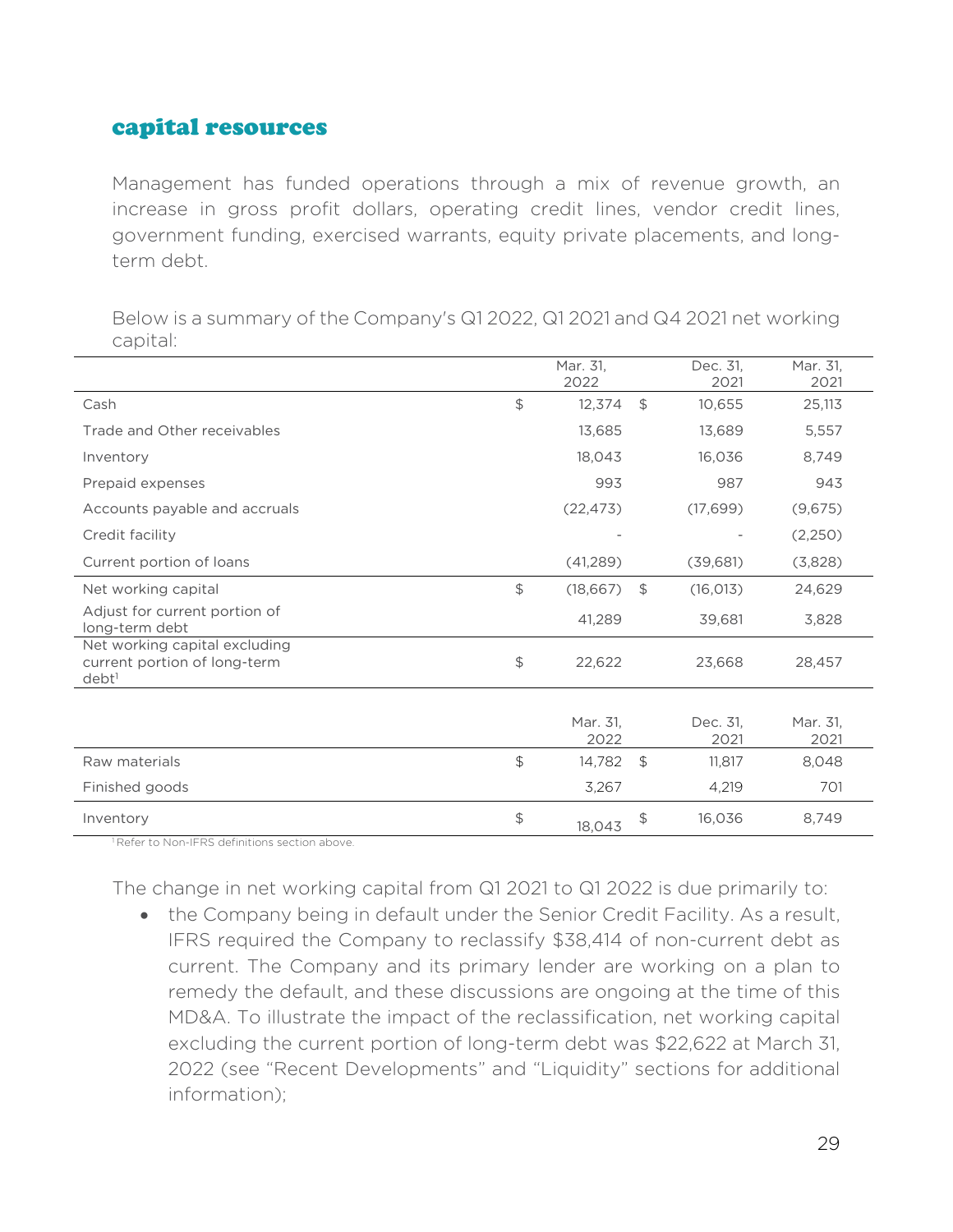- completion of a short form prospectus equity offering with net proceeds of \$21,582 on March 4, 2021;
- investment in non-cash net working capital for the increased purchasing of raw materials and overall level of inventory, increased receivables as a result of the growth of the business, including through acquisitions, and increased vendor payments for the Industrial business group; and
- investment of \$1,466 in high-speed manufacturing equipment and the internal development of new product lines such as Microwavable To-Go Containers.

The change in net working capital from Q4 2021 to Q1 2022 is due primarily to:

- non-cash net working capital used for purchases of raw materials and overall level of inventory. The increase in inventory balance was largely attributable to higher input costs associated with new material purchases rather than a buildup of physical raw material; and
- investment of \$1,466 in high-speed manufacturing equipment and the internal development of new product lines such as Microwavable To-Go Containers.

As at March 31, 2022, the Company had no new commitments for significant capital expenditures.

## outlook

Growing consumer demand for sustainable products, increasing regulatory pressure, lifting of COVID-19 pandemic restrictions, supply chain disruptions, and reshoring of manufacturing are strong macro trends for continued organic and acquisition growth.

The Company continues to prioritize growth during the current inflationary environment and through supply chain challenges by servicing its existing customers with minimal disruption, while seeking to acquire new customers who are challenged to secure a steady supply of goods in the current climate. The Company anticipates external inflationary cost pressure and supply chain disruptions to continue through 2022, which may negatively impact financial metrics.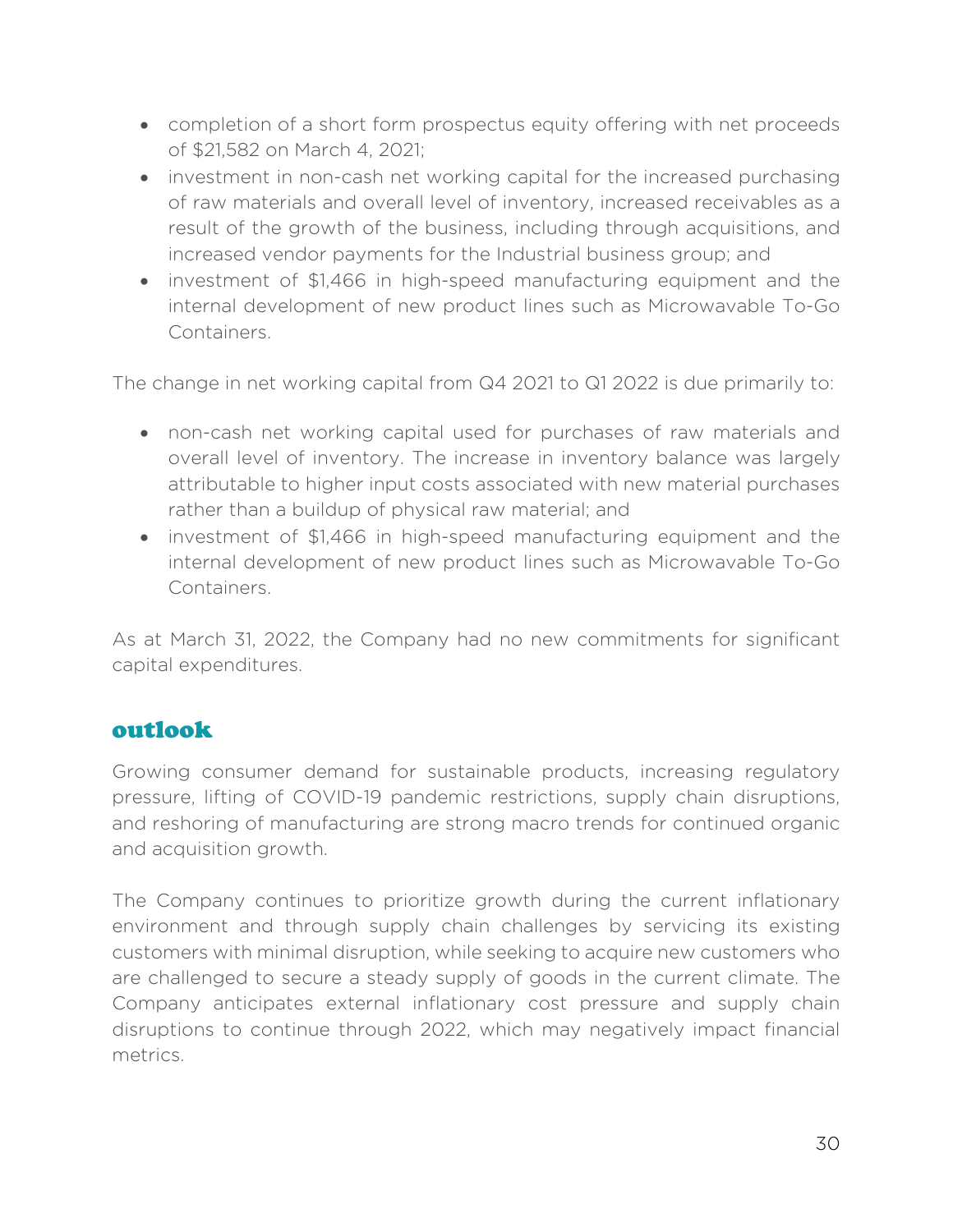The Company currently targets through its revenue mix contribution a Variable Gross Margin range of 28% to 35%, with a gross margin range of 21% to 28%.

Changes in revenue mix associated with acquisitions, insourced versus outsourced manufacturing operations, and percentage of business with various market segments may change the Company's margin profile. This may contribute to short-term variation in Variable Gross Margin and gross margin rates in each financial reporting period that may not be indicative of longer-term trends and the successful execution of the business model.

In 2022, the Company is focused on increasing the percentage of revenue contribution from its Packaging business group by leveraging its acquisitions and executing on its organic growth initiatives to augment its thermoformed packaging capability. The Company is also looking to increase revenue contributions from General Merchandise, Services and Commercial & Business Supplies business groups.

#### off-balance sheet arrangements

As at March 31, 2022 and the date of this MD&A, the Company did not have any off-balance sheet arrangements.

#### transactions between related parties

The following table sets forth the remuneration of directors and key management personnel for Q1 2022 compared to Q1 2021:

|                                                          |     | 3 months ended Mar 31,<br>2022<br>2021 |  |     |
|----------------------------------------------------------|-----|----------------------------------------|--|-----|
| Salaries, management, consulting, and<br>directors' fees | \$. | 405                                    |  | 329 |
| Share based payments(i)                                  | S   | 334                                    |  | 184 |
|                                                          |     | 739                                    |  | 513 |

(i) Share-based payments are the fair value of Options granted and the amortized value of RSUs granted to directors and key management personnel.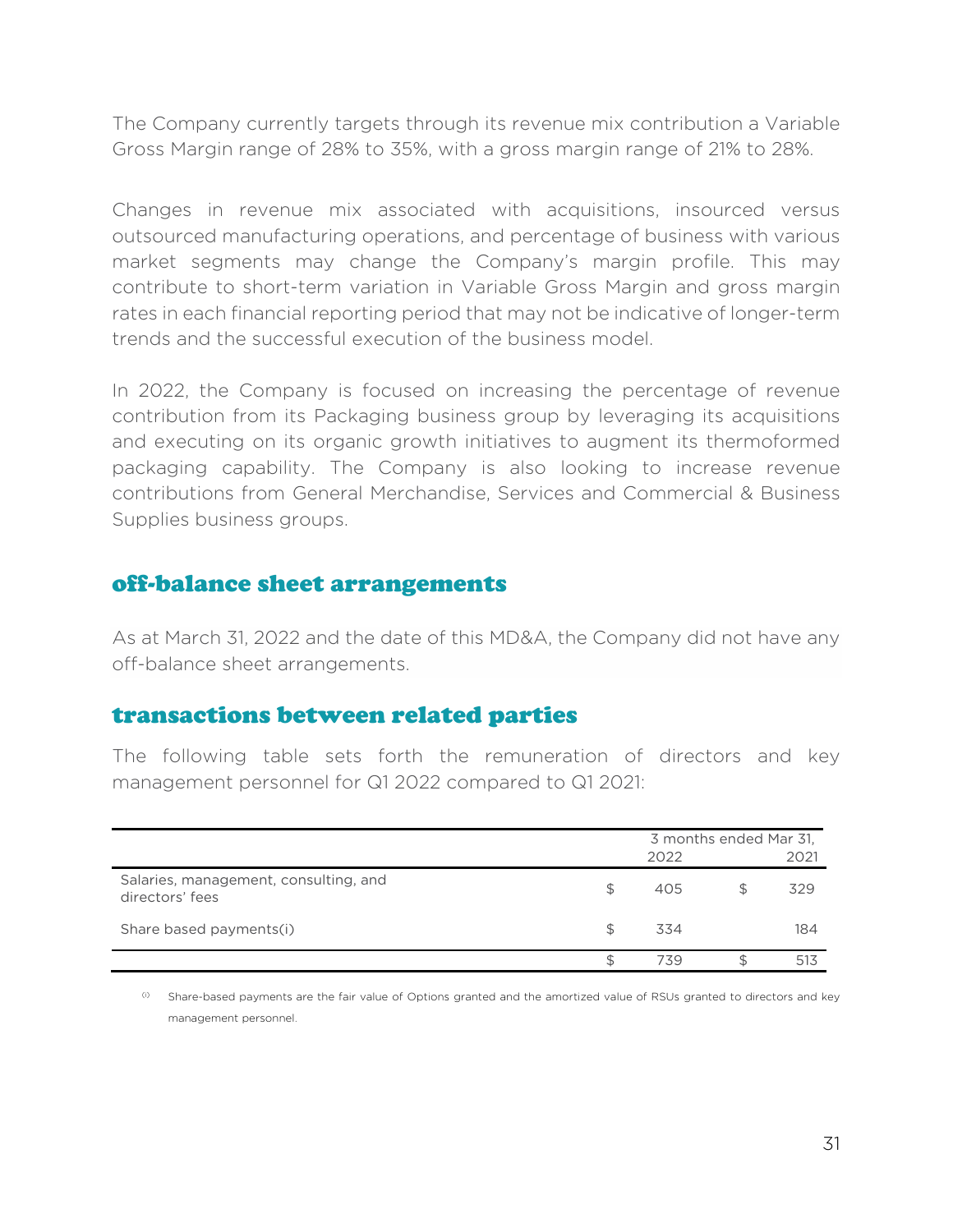At March 31, 2022, \$323 (December 31, 2021 - \$233) was due to directors and officers of the Company for accrued bonus, management, consulting, director fees and expense reimbursement.

#### proposed transactions

On May 4, 2022, the Company announced that it entered into a definitive agreement to acquire all of the business and operating assets of FormTex, a manufacturer of high-quality custom plastic packaging headquartered in Houston, Texas, for cash consideration of US\$4.8 million. In the calendar year ended December 31, 2021, FormTex generated revenue of US\$5.1 million and Adjusted EBITDA of US\$0.6 million. The Company expects FormTex to be immediately accretive on an Adjusted EBITDA basis. The acquisition is subject to customary closing conditions but does not require shareholder or regulatory approval.

## significant estimates and accounting policies

The following are key assumptions concerning the future and other key sources of estimation uncertainty that have a significant risk of resulting in a material adjustment to the reported amount of assets, liabilities, income, and expenses within the next financial year.

## **Financial Instruments**

The Company enters financial instrument arrangements, which require management to make judgments to determine if such arrangements are derivative instruments in their entirety or contain embedded derivatives, including whether those embedded derivatives meet the criteria to be separated from their host contract, in accordance with IFRS 9, Financial Instruments. Key judgments include whether the value of a contract changes in response to a change in an underlying rate, price, index, or other variable, and for embedded derivatives, whether the economic risks and characteristics are not closely related to the host contract and a separate instrument with the same terms would meet the definition of a derivative on a standalone basis.

#### **Share Based Payments and Warrants**

Management uses estimates to determine the inputs to the Black-Scholes option pricing model including the expected plan lives and underlying share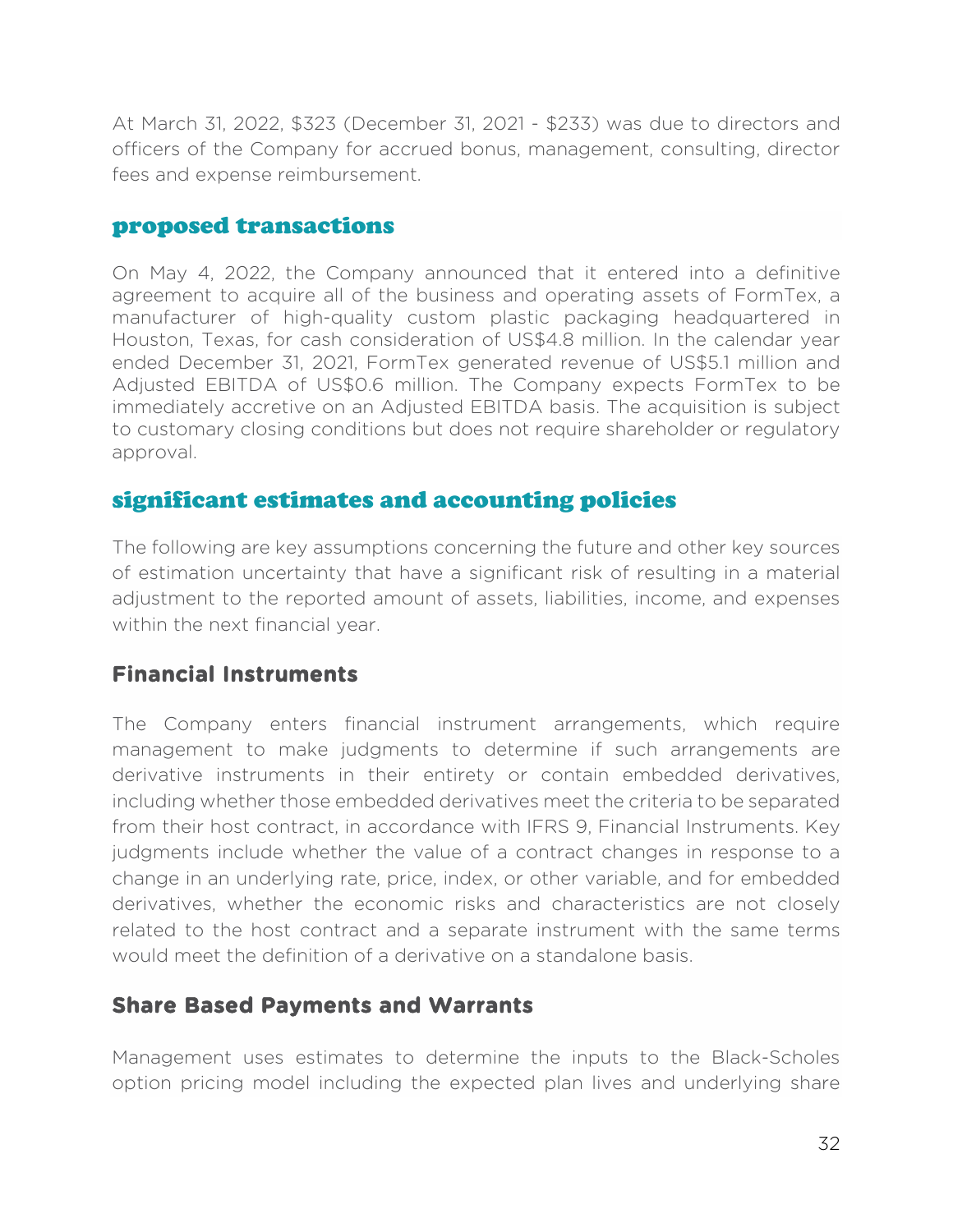price volatility. Volatility is estimated by comparing to companies with similar operations over similar periods to the expected life of the awards under consideration. Changes in these assumptions will impact the calculation of fair value and the amount of compensation expense recognized in profit or loss.

## **Inventory Provision**

In determining the lower of cost and net realizable value of inventory and in establishing the appropriate provision for inventory obsolescence, management estimates the likelihood that inventory carrying values will be affected by changes in market pricing or demand for the products and by changes in technology or design which could make inventory on hand obsolete or recoverable at less than the recorded value. Management performs regular reviews to assess the impact of changes in technology and design, revenue trends and other changes on the carrying value of inventory. Where it is determined that such changes have occurred and will have a negative impact on the value of inventory on hand, an appropriate provision is made. As at March 31, 2022, no inventory provisions were recorded.

## **Income Taxes and Recoverability of Deferred Tax Assets**

In assessing the probability of realizing income tax assets recognized, the Company makes estimates related to expectations of future taxable income, applicable tax planning opportunities, expected timing of reversals of existing temporary differences and the likelihood that tax positions taken will be sustained upon examination by applicable tax authorities. In making its assessments, the Company gives additional weight to positive and negative evidence that can be objectively verified. Estimates of future taxable income are based on forecasted cash flows from operations and the application of existing tax laws in each jurisdiction. The Company considers relevant tax planning opportunities that are within the Company's control are feasible and within management's ability to implement. Examination by applicable tax authorities is supported based on individual facts and circumstances of the relevant tax position examined in light of all available evidence. Where applicable tax laws and regulations are either unclear or subject to ongoing varying interpretations, it is reasonably possible that changes in these estimates can occur that materially affect the amounts of income tax assets recognized. Also, future changes in tax laws could limit the Company from realizing the tax benefits from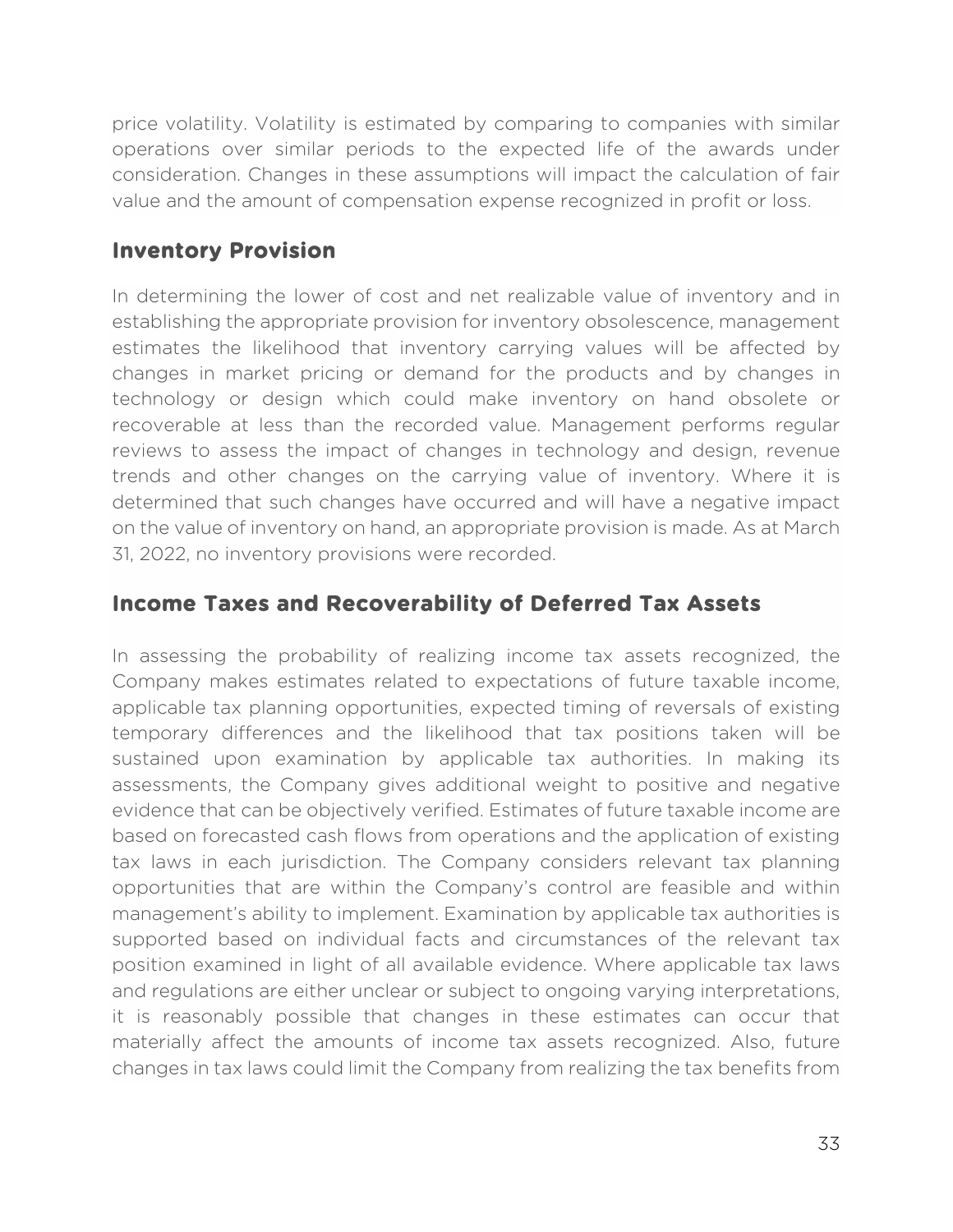the deferred tax assets. The Company reassesses unrecognized income tax assets at each reporting period.

## **Depreciation and Amortization Rates for Intangible Assets, Property and Equipment**

Depreciation and amortization expenses are allocated based on estimated asset lives and associated depreciation and amortization rates. Should the asset life or depreciation rate differ from the initial estimate, an adjustment would be made in the consolidated statement of net loss and comprehensive loss prospectively.

# **Significant Judgments**

The Company applied judgment in determining the functional currency of the Company and assessing the impairment of accounts receivable, equipment and intangible assets. Functional currency was determined based on the currency that mainly influences sales prices, labour, materials, other costs of sales and in which financing is raised.

The Directors have applied judgments in the assessment of the Company's ability to continue as a going concern when preparing its financial statements for the three months ended March 31, 2022. Management considered a wide range of factors relating to current and expected profitability, debt repayment schedules and potential sources of replacement financing. As a result of the assessment, management concluded the going concern basis of accounting is appropriate.

The Company's significant accounting policies are disclosed in Note 3 of the Company's amended and restated annual audited consolidated financial statements for, or subsequent to, the year ended December 31, 2021.

## changes in accounting policies including initial adoption

The Company notes that there were no changes to significant accounting policies for the financial year ended 2021 and no significant accounting policies were adopted during the period.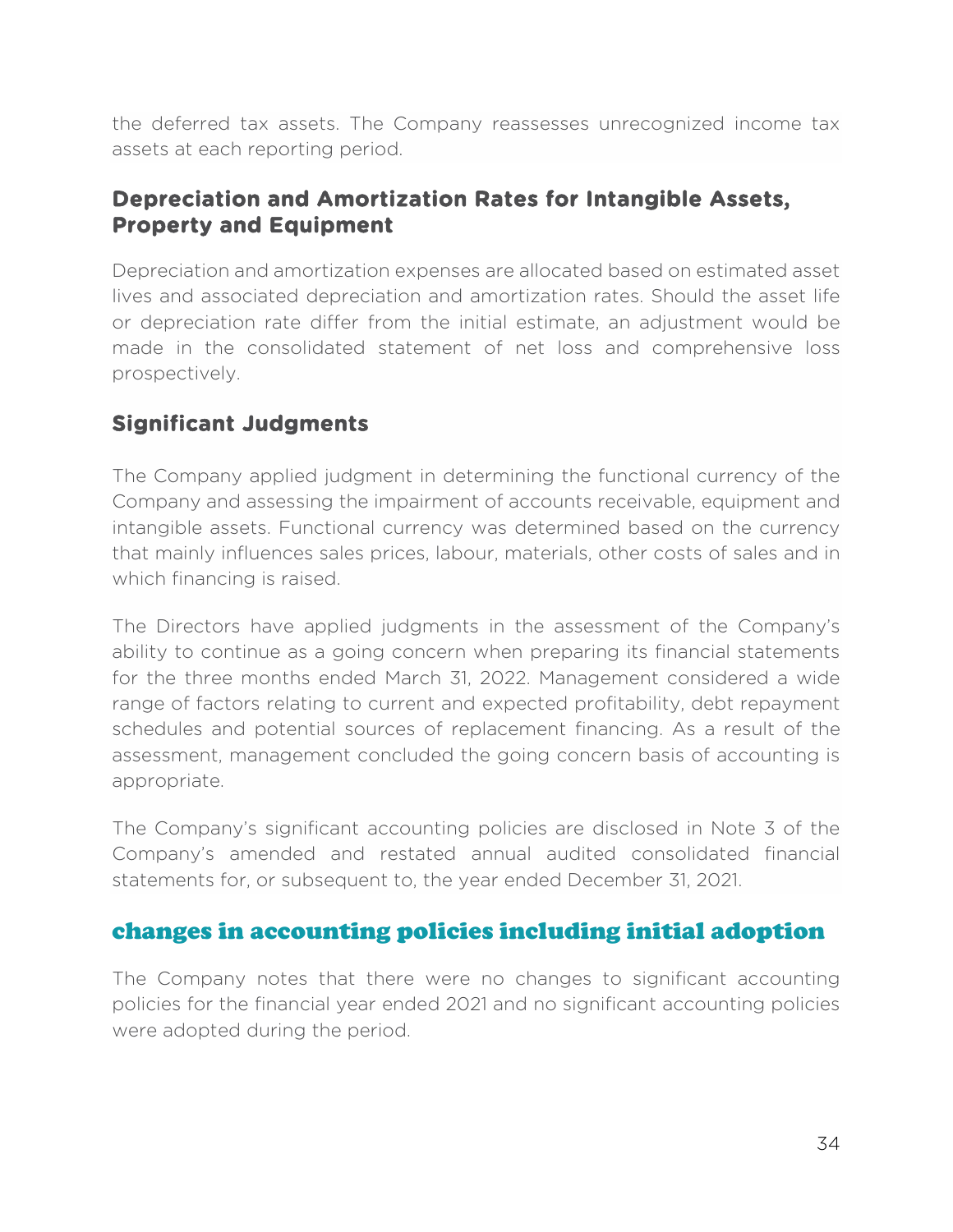# financial instruments

The Company's financial instruments as at March 31, 2022 include cash, trade and other receivables, accounts payable and accrued liabilities, credit facilities, and loans.

The Company's financial assets and financial liabilities are classified and measured at amortized cost.

#### *Credit Risk*

The Company's exposure to credit risk primarily arises from the possibility that its customers may fail to meet their obligations. The Company has credit evaluation, approval and monitoring processes in place which mitigates these potential credit risks. The Company continually evaluates the collectability of accounts receivable and records an allowance for doubtful accounts if required, which reduces the receivables by the amount of any expected credit losses. The failure of a significant customer could have a material adverse effect on the Company. At March 31, 2022, trade and other receivables total \$13,685 (March 31, 2021, \$5,577). There is allowance for doubtful accounts of \$190 included in this balance, which management believes adequately reflects the Company's expected credit losses. The provision for allowance for doubtful accounts is recognized within operating expenses, if any.

#### *Liquidity Risk*

Liquidity risk is the risk that the Company will not be able to meet its financial obligations as they fall due. The Company's approach to managing liquidity is to ensure it will have sufficient liquidity to meet liabilities when due. To the extent the Company does not believe it has sufficient liquidity to meet its obligations, it will consider securing additional equity or debt funding. The Company's cash assets are currently invested in business accounts with high-credit quality financial institutions, which are available on demand by the Company.

#### *Market Risk*

Market risk is the risk of loss that may arise from changes in market factors, such as interest rates, input materials price fluctuations, and foreign exchange rates. A portion of the Company's operations are performed in U.S. dollars. The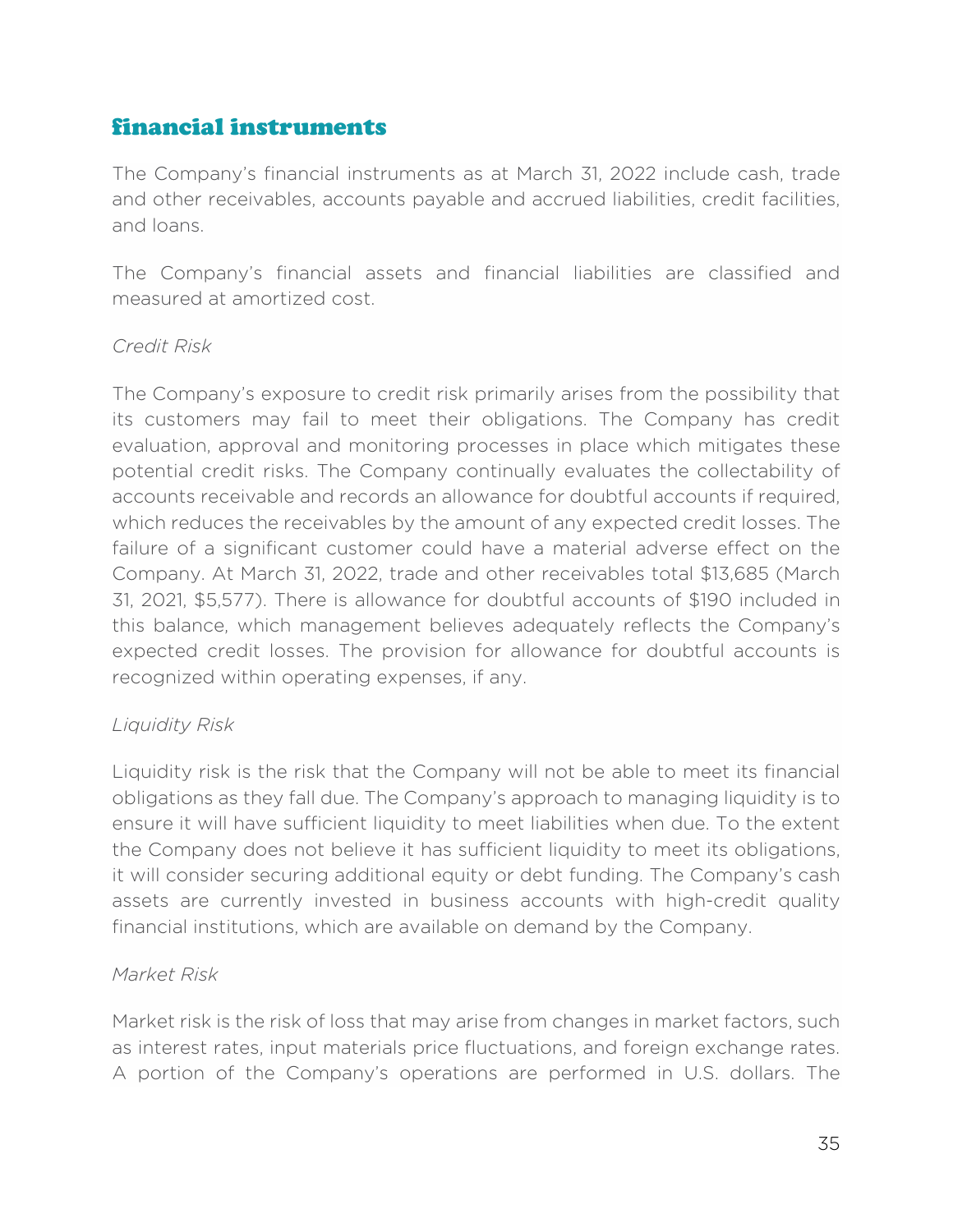Company currently does not engage in risk management practices such as hedging or derivatives.

#### *Interest Rate Risk*

Interest rate risk refers to the risk that the value of a financial instrument or cash flows associated with the instruments will fluctuate due to changes in market interest rates. The Company's interest rate risk includes fluctuations in interest rates on the Company's existing debt.

#### **For significant assumptions made in determining the fair value of financial instruments, see "***Significant Estimates and Accounting Policies***" above.**

# fair values hierarchy

An established fair value hierarchy requires the Company to maximize the use of observable inputs and minimize the use of unobservable inputs when measuring fair value. A financial instrument's categorization within the fair value hierarchy is based upon the lowest level of input that is available and significant to the fair value measurement. There are three levels of inputs that may be used to measure fair value:

- Level 1 quoted prices (unadjusted) in active markets for identical assets or liabilities;
- Level 2 inputs other than quoted prices included within Level 1 that are observable for the asset or liability, either directly (i.e. as prices) or indirectly (i.e. derived from prices); and/or
- Level 3 inputs for the asset or liability that are not based on observable market data (unobservable inputs).

The carrying amount shown on the balance sheet approximates the Company's assessment of fair value.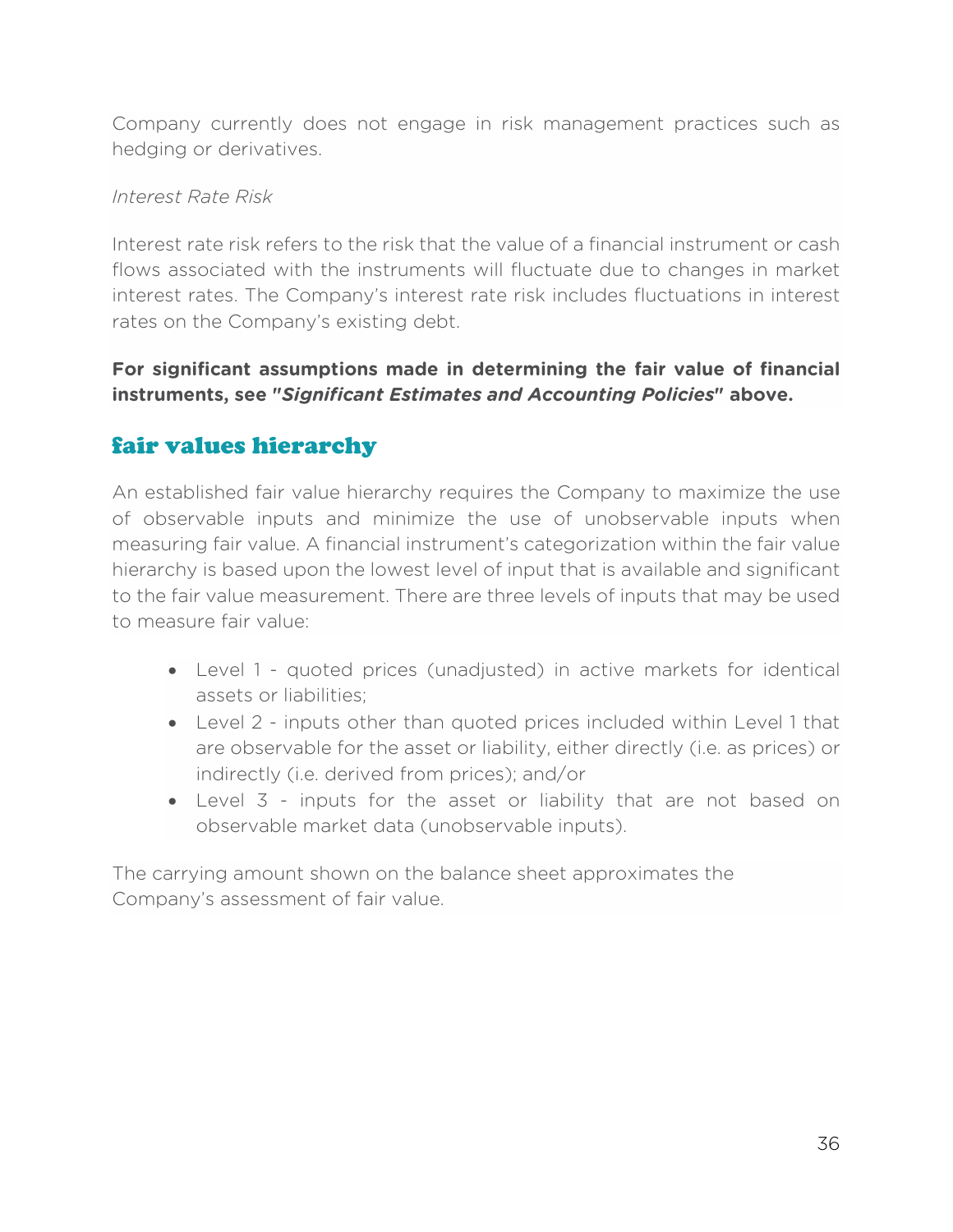## outstanding share data

| Designation of Securities              | Number of<br>instruments<br>outstanding as of<br>the date of MD&A | Number of Common<br>Shares issuable upon<br>conversion or<br>exercise |
|----------------------------------------|-------------------------------------------------------------------|-----------------------------------------------------------------------|
| Common Shares                          | 223.174.332                                                       | $N/A-$                                                                |
| Options                                | 8,435,307                                                         | 8,435,307                                                             |
| Other equity incentive<br>compensation | 7,045,493                                                         | 7.045.493                                                             |
| Warrants                               | 1,752,150                                                         | 1,752,150                                                             |
| Convertible Debentures                 | 21,990,976                                                        | 21.990.976                                                            |
| <b>Total Fully Diluted Capital</b>     |                                                                   | 262,398,258                                                           |

As of the date of this MD&A, the Company had outstanding:

## risk factors

For a detailed description of risk factors associated with the Company, please refer to the "Risk Factors" section of the Company's AIF, which is available on the Company's SEDAR profile at www.sedar.com.

#### controls and procedures

Management has established processes to provide it with sufficient knowledge to support representations that it has exercised reasonable diligence to ensure that (i) the Interim Financial Statements do not contain any untrue statement of material fact or omit to state a material fact required to be stated or that is necessary to make a statement not misleading in light of the circumstances under which it is made, as of the date of and for the periods presented in the Interim Financial Statements, and (ii) the Interim Financial Statements fairly present in all material respects the financial condition, results of operations and cash flow of the Company, as of the date of and for the periods presented. In response to the covenant breach which has resulted in the refiling of the Company's FY2021 financial statements. Management continues to evaluate its internal processes regarding covenant calculations to identify areas for improvement.

In contrast to the certificate required for non-venture issuers under NI 52-109, Certification of Disclosure in Issuers' Annual and Interim Filings ("NI 52-109"), the Venture Issuer Basic Certificate filed by the Company does not include representations relating to the establishment and maintenance of disclosure controls and procedures ("DC&P") and internal control over financial reporting ("ICFR"), as defined in NI 52-109. In particular, the certifying officers filing such certificate are not making any representations relating to the establishment and